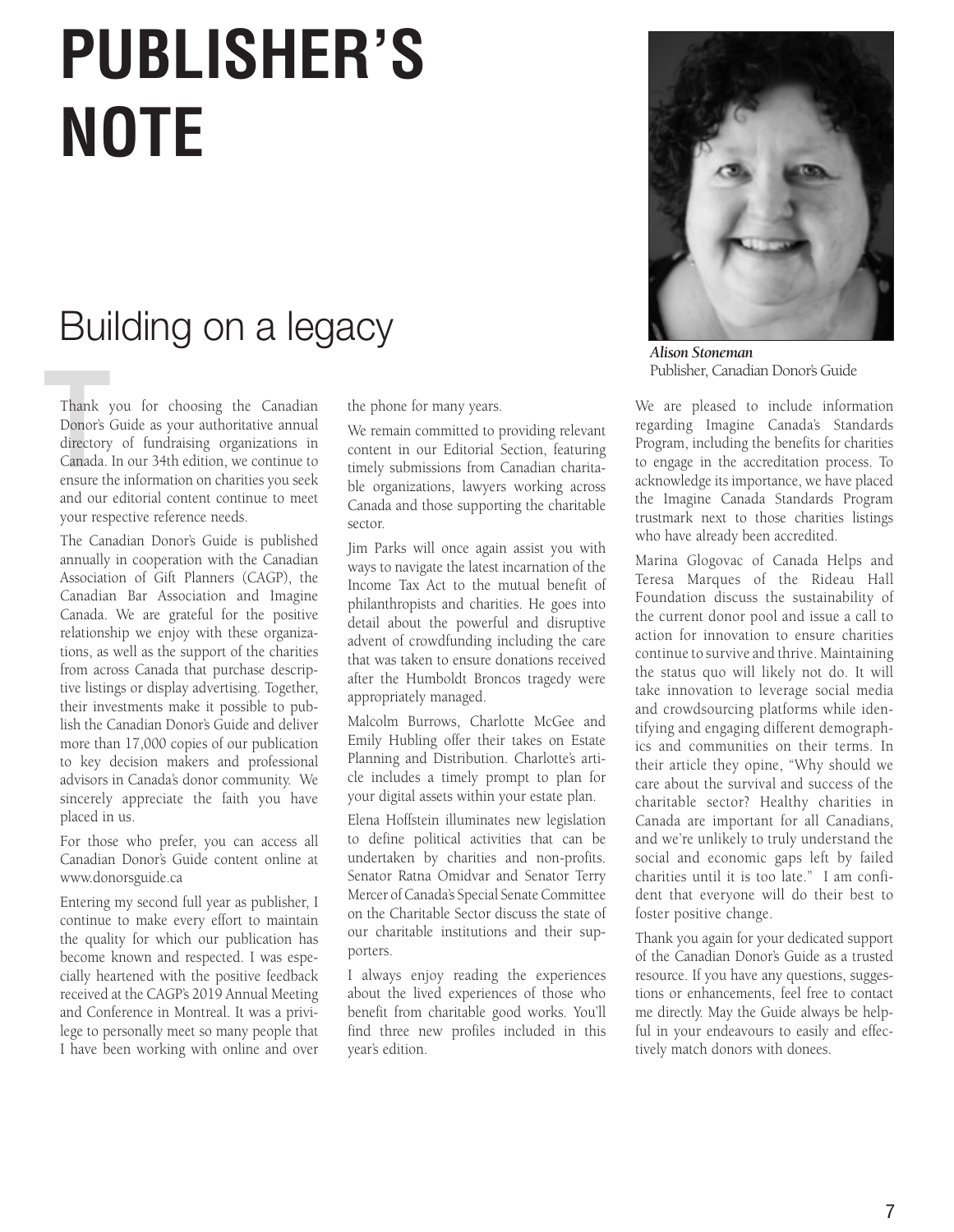# **CHARITABLE<br>
<b>DONATIONS**<br>
A Summary of<br>
Tax Considerations **DONATIONS DONATIONS** DONATIONS

## A Summary of Tax Considerations

#### *OVERVIEW OVERVIEW OVERVIEW OVERVIEW*

**OVERVI**<br>Tax cons<br>structuri<br>can incr Tax consequences can be important when Tax consequences can be important when<br>structuring charitable gifts. Proper planning can increase the benefits to the donor, can increase the benefits to the donor,<br>which are often a major incentive for charitable giving. A gift to a registered charity by table giving. A gift to a registered charity by for charitable giving. A gift to a registered table giving. A gift to a registered charity by table giving. A gift to a registered charity by<br>an individual (including a trust) entitles the an individual (including a trust) entitles the<br>donor to a deduction in computing tax otherwise payable, whereas a gift by a corpora-erwise payable, whereas a gift by a corpora-puting tax otherwise payable, whereas a erwise payable, whereas a gift by a corpora-donor to a deduction in computing tax othtion entitles it to a deduction in computing taxable income, as opposed to a tax credit. taxable income, as opposed to a tax credit. tion in computing taxable income, as taxable income, as opposed to a tax credit. tion entitles it to a deduction in computing These rules are found in section 118.1 of the Income Tax Act (the "ITA") for gifts by individuals and section 110.1 of the ITA for gifts by corporations. **OVERVI**<br>Tax cons<br>structurin<br>can incr<br>which are Iax consequences can be important when **OVERVI**<br>Tax cons<br>structuri<br>can incr<br>which are c consequences can be important when  $\mathcal{L}$ 

#### *2019 BUDGET PROPOSALS 2018 BUDGET PROPOSALS 2016 BUDGET PROPOSALS*

The March 19, 2019 federal budget proposed changes dealing with charitable donations and related matters, as follows:

1. The concept of qualified Canadian journalism organization ("QCJO") will be nalism organization ("QCJO") will be<br>introduced. A QCJO will be a corporamitodacta. *I*f  $Qc_1C$  will be a corporation, partnership or trust that meets tion, partnersinp or trust that meets<br>certain eligibility criteria and that is designated as such by a special panel municipalities as extenses by a operator proceed that will be appointed. A Registered Journalism Organization ("RJO") will be  $\frac{1}{2}$  treated as a "qualified donee", entitled to done in a partnership will be listed in a partnership of  $\alpha$ receive grants from other registered receive grains nonr omer registered charities. To be registered, a QCJO must enarities. To be registered, a QCJO must<br>apply to Canada Revenue Agency apply to canada Revende ligency. of Grand and meet eenam enteria, and be either a corporation or a trust that is be either a corporation or a trust that is<br>constituted and operated for purposes exclusively related to journalism. An exclusively related to journalism. An<br>RJO will be exempt from tax and subject to compliance requirements similar to to compliance requirements similar to<br>those for registered charities. An RJO to compliance requirements similar to<br>those for registered charities. An RJO<br>will also be eligible for refundable tax 1. The concept of qualified Canadian jour tion, partnership or trust that meets certain eligibility criteria and that is realed as a quanned donce, entitied to issue official receipts for domations and

credits, based on salary or wages paid. credits, based on salary or wages paid.<br>A temporary non-refundable tax credit will be available to individuals based on will be available to individuals based on<br>amounts paid for "eligible digital subscriptions", to maximum of \$75 per year for total payments of \$500 or more. More detail about these changes is set out below. scriptions", to maximum of \$75 per year<br>for total payments of \$500 or more. more detail about these changes is set out below. entities to go to more. of the interest that we have been the interest in the set  $\frac{1}{\sqrt{2}}$ 

- 2. The rules for donations of certified culexterned to the rates for donarions of certained early cultural Property will be enanged. The Cultural Property Export and Import Act (the "CPEIA") includes "national *BACIC TELA P* Includes *Hational* importance", as a criterion in determining whether certain property is subject to export controls. The Federal Court to export controls. The Federal Court<br>held in a recent case that a painting by a foreign artist was not of "national importance" and the owner did not require an export permit. Although that decision was reversed by the Federal Court of Appeal, in the interim the budget provides that the requirement for "national importance" will not apply when determiportance with not apply when deter-<br>mining whether cultural property qualimining whether cultural property quanties for tax relief when donated to a nes for tax refler when donated to a<br>designated institution. The requirement for "national importance" will remain for purposes of determining whether export permits are required for foreign objects. This is discussed more fully below. Cultural Property Export and Import ACI (the "CPEIA") includes frational the requirement for "national importance" will remain for<br>for "national importance" will remain for For national importance will remain for purposes or actermining whether export  $\frac{1}{\pi}$  for  $\frac{1}{\pi}$  for  $\frac{1}{\pi}$  for  $\frac{1}{\pi}$  in  $\frac{1}{\pi}$  for  $\frac{1}{\pi}$  in  $\frac{1}{\pi}$  in  $\frac{1}{\pi}$  in  $\frac{1}{\pi}$  in  $\frac{1}{\pi}$  in  $\frac{1}{\pi}$  in  $\frac{1}{\pi}$  in  $\frac{1}{\pi}$  in  $\frac{1}{\pi}$  in  $\frac{1}{\pi}$  in  $\frac{1}{\$ he rules for donations of certified cul- $\alpha$ Cellic Cleid and includes halfonal mportance, as a chienon in determining will be certain property to subject  $\frac{1}{3}$ . The rules to track the rules that  $\frac{1}{3}$ purposes of accertaining whence export nizations that are not need to be a
- 3. The income tax treatment of certain stock options will be changed. Currently, gains from stock options are taxed as the equivalent of capital gains. The budget equivalent of capital gains. The budget<br>will limit this treatment for employers of large, long-established, mature firms, by range, ong established, mature in the, by capping the value of this benefit at \$200,000 per year, based on the market value of the shares. Benefits derived from the exercise of stock options above that limit will be fully taxable as regular from the exercise of stock options above<br>that limit will be fully taxable as regular<br>income. However, employees of startcredit is available in calculating provincial 3. The income tax treatment of certain stock  $\frac{1}{2}$  $\frac{1}{2}$  income tax treatment of certain stock



*James M. Parks Gardiner Roberts, LLP*

ups and Canadian growth companies ups and Canadian growth companies<br>will not be subject to this new cap. These changes will likely make it less attractive for some employers to donate stock that has been acquired under a stock option arrangement.

#### **BASIC TAX RULES** by 25% of the capital gains realized capital gains realized capital gains realized capital gains realized capital gains of the contract of the contract of the contract of the contract of the contract of the contract of the BASIC TAX RULES

#### *Individuals*

an individual donor can claim a credit *An murvidual donor* can claim a credit<br>against tax otherwise payable. This summary comments on charities that are registered by CRA, Registered Canadian Amateur Athletic Associations (RCAAAs), certain non-profit housing corporations, Canadian non-profit housing corporations, Canadian municipalities, the Crown, the United Nations and certain foreign charities<br>(including certain foreign universities) and marginal resolution of the province of the provinces or territorium of the provinces of the provinces of the proportional resolution of the proportional rate of depreciable proportional rate on a gift of depreciable propor other donees. Credits or deductions are available only for gifts to "qualified donees" except as noted. The federal tax credit is except as noted. The federal day effects is<br>calculated at the lowest personal tax rate of executative at the lowest personal tax rate of up to \$200. For gifts exceeding \$200, the up to \$200. For gifts exceeding \$200, the credit is 33% of the amount of the gift. A comparable tax credit is available in calculating provincial taxes, with special rules in Quebec. An individual can claim credit for lating provincial taxes, with special rules in Quebec. An individual can claim credit for The donor ("testator") states in a will that on *Corporations Corporations* gifts of up to 75% of net income for the year. Unused credits can be carried forward for Fights of up to 75% of net income for the year.<br>Unused credits can be carried forward for<br>five years and used to offset tax in those years, subject to the 75% limit. The limit does not apply in the year of death or the previous year. The 75% limit is increased years, subject to the 75% limit. The limit<br>does not apply in the year of death or the<br>previous year. The 75% limit is increased<br>by 25% of taxable capital gains realized when making a gift of appreciated capital property, and 25% of recaptured capital cost when making a gift of appreciated capital<br>property, and 25% of recaptured capital cost<br>allowance on a gift of depreciable property anowance on a gift of depleciable property<br>(to a maximum of 25% of the lesser of the co a maximum of  $25%$  or the resset of the capital cost or the fair market value of the property). (*to* a maximum of 25% of the lesser of the capital cost or the fair market value of the calculated at the lowest personal tax rate of up to \$200. For gifts exceeding \$200, the cecilis, based on salary or ways paid. ups and Caradian growth companies will be available to individuals based on the subsect of the more capied will be available to individual based on These changes will likely make it against tax utherwise payable. This summacomments of enances that are registered of the year. Unusually indicate  $T(\text{Pct}(y))$ .

property).<br>This article does not discuss provincial tax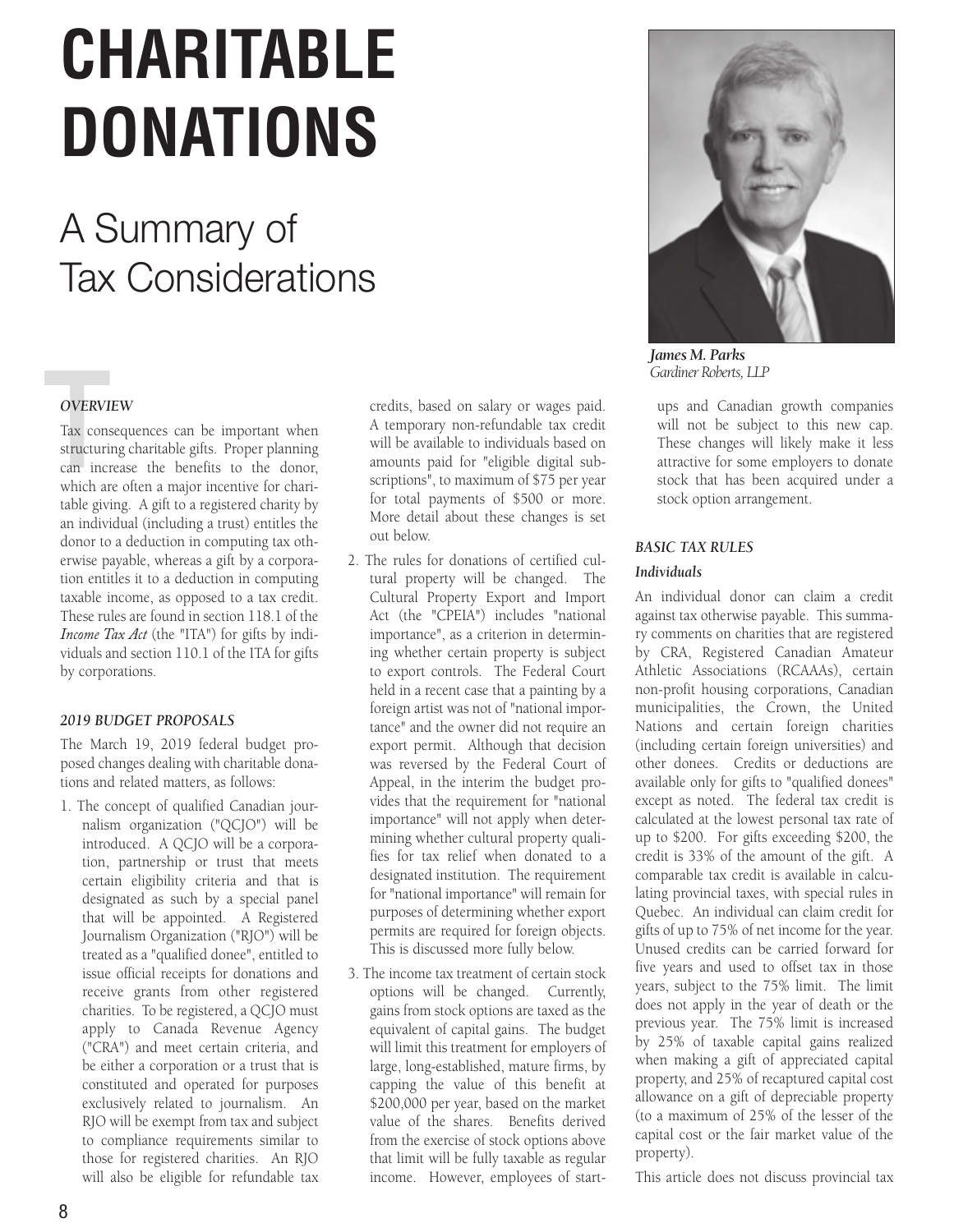implications, aside from pointing out that there are variations based on different marginal rates in the provinces or territories.

#### *Corporations*

A corporate donor can claim a deduction in computing taxable income and is subject to the same 75% limit as individuals. It can claim a deduction of up to 75% of its net income for the year plus 25% of a taxable capital gain and 25% of recaptured capital cost allowance on a gift of depreciable property (to the same maximum mentioned above.)

#### *TYPES OF GIFTS*

The following are some basic features and tax consequences of certain types of gifts.

#### *1. Gifts by Will*

1. Gi<br>Gifts<br>The c Gifts made by will are "testamentary" gifts. The donor ("testator") states in a will that on death, property is to be given as a bequest or legacy to a named charity or a charity to be chosen by the executors. The gift can be cash or property, such as a work of art or shares. If the testator leaves too much discretion to the executors in choosing a charity or the amount of the gift, CRA could allege the gift is made by the estate and not deemed to be made in the year of death.

Testamentary gifts are deemed to be made by the estate rather than by the deceased. The estate can elect to claim the credit in the deceased's year of death or the preceding year. A transfer of property must be completed within 60 months after death. The credit can offset 100% of net income for the year of death and the prior year. This credit can be useful in calculating tax in the year of death, since the deceased is deemed to have disposed of capital assets immediately before death (subject to certain exceptions, such as for spousal rollovers) at fair market value, realizing capital gains in that year.

A gift made by will or as a designation under a life insurance policy, Registered Retirement Savings Plan (RRSP), Registered Retirement Income Fund (RRIF) or Tax-Free Savings Account (TFSA) is deemed to be made by the estate at the time when the property is transferred to the donee. To be eligible for full credits, the gift must be made by a Graduated Rate Estate ("GRE", as discussed below) entitling the deceased to claim credit in the year of death or immediately preceding year or entitling the GRE to claim credit in the year of transfer or a preceding year of the estate (but only for gifts in the first 36 months).

The property that is transferred must have been acquired by the estate as a consequence of death and, if there is a direct designation, the transfer must be made as a consequence of death. The credit can be shared or allocated between the individual and the estate, but cannot be claimed twice. An estate can qualify as a GRE for up to 60 months after death. However, if more than 36 months have elapsed since death, the estate will not be able to claim a credit in any preceding year of the estate. If the estate is not a GRE, it can claim a credit in the year of the gift or any of the five following years.

#### *2. Annuities*

 $2. An  
Chari  
but$ Charitable organizations can issue annuities, but charitable foundations can be deregistered if they incur ineligible debt obligations. A charity should ensure that it has legal authority to issue annuities under provincial law dealing with insurance or other relevant laws. The charity can purchase an annuity from a financial institution rather than issuing it itself, to reduce its risk of loss. The value of property received from a charity in exchange for a gift must be determined and becomes the cost of the property to the charity. If the donor receives a stream of annuity payments, the amount of the gift will be equal to the excess of the amount transferred by the donor over the amount that would be required to purchase an annuity providing the same payments.

#### *3. Life Insurance*

3 A charity can benefit from a gift of a life insurance policy in several ways. A gift involving an insurance policy can result in a large donation at a relatively small cost to the donor. A charity can purchase an insurance policy on the donor's life on the understanding that the donor (or some other person) will pay the premiums directly to the insurance company, or make cash gifts to the charity so it can pay them. This is often supported by a pledge to pay the premiums. The charity can issue a tax receipt for the premiums paid. On the death of the donor, the charity will receive the death benefit, which will not be a gift by the donor. A drawback from the charity's point of view is that there may be no assurance the donor will pay the premiums. If the donor fails to pay, the charity can surrender the policy or pay the premiums using its own funds.

Alternatively, the donor can transfer an existing policy to the charity and agree to pay future premiums. The charity can issue a receipt for the fair market value of the policy,

which may not necessarily be the cash surrender value (normally only whole life or universal life policies will have a value) less any outstanding policy loans. The charity can issue a tax receipt for premiums paid. If a qualified valuator determines that the fair market value of the policy exceeds its cash surrender value (less any outstanding policy loans), the higher amount should be the eligible amount in the receipt issued by the charity. The donor will be subject to tax on the amount by which the cash surrender value (less any outstanding policy loans) exceeds the adjusted cost basis (a defined term) of the policy. CRA has stated that this is not affected by the issuance of an official receipt by the charity reflecting a fair market value that is higher than the cash surrender value. In some situations, a corporation that has taken out key man insurance on an individual may find the insurance is no longer required, and donate the policy to a qualified donee. The same considerations would apply, namely a disposition of a policy giving rise to tax consequences, and the availability of an official receipt for the fair market value of the policy.

If the charity is concerned that it will not be able to pay the premiums, the donor (or another donor) can give cash, which the charity can use to buy an annuity providing periodic payments to fund the premiums. The charity should be able to treat the annuity and policy in a way that does not cause problems in meeting its disbursement quota. Alternatively, the charity could rely on a promise from the donor (or another donor) to make annual gifts to pay the premiums. The ability to pay the premiums on a donated policy could be a factor in determining the fair market value of the policy. If the policy is likely to lapse because the charity does not pay the premiums, the fair market value could be reduced. A registered charity is not required to pay tax on its income and should not be adversely affected if a policy is not "exempt." The eligible amount of a gift of a life insurance policy will be the lesser of its fair market value and the "cost" of the policy to the donor, if the gift is made within three years after the donor acquired it.

The donor can continue to own the policy, and name the charity as the beneficiary. The donor will receive no tax relief for the premiums paid or the value of the policy, since no property is being given to the charity. Under insurance law, the donor can change the beneficiary from the charity to another person. If the charity is the named beneficiary, it will receive the death benefit on the donor's death. The donor is deemed to have made a gift to the charity immediately before death, if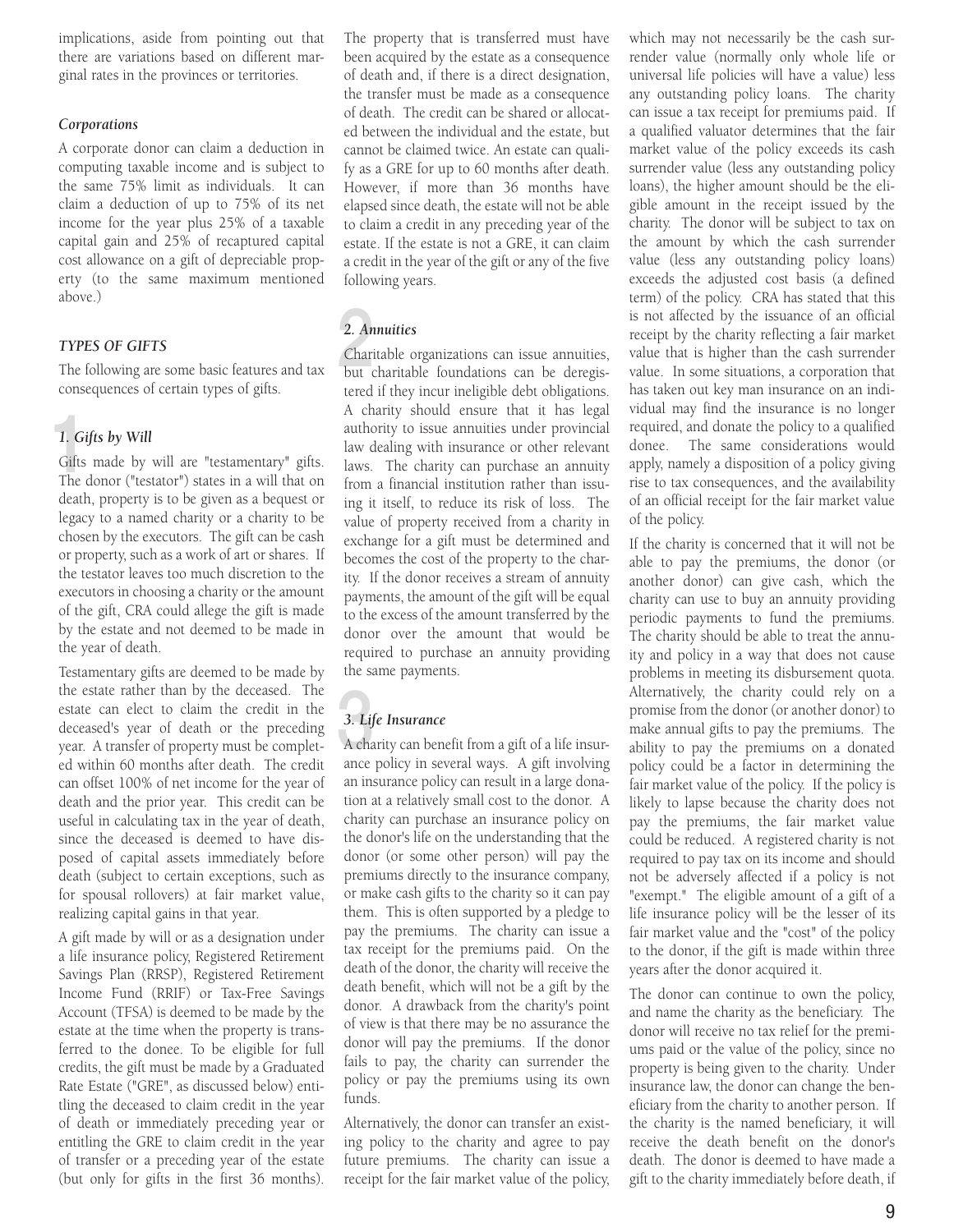the charity receives the death benefit under the policy within 36 months after death. The fair market value of the gift is deemed to be the fair market value, at the time of the individual's death, of the right to that transfer. The Department of Finance has stated that "in nearly all cases" the fair market value at death of the right to transfer is "expected to be" the fair market value at death of the money that is ultimately received. A donor can use life insurance proceeds to pay a bequest in a will, naming the estate as beneficiary. On the donor's death, the estate will receive the death benefit free of tax and pay the bequest to the charity, which will issue a receipt. The credit will reduce tax in the year of death or the prior year, if there are excess credits. In some provinces, probate tax on the value of the proceeds passing through the estate may be a factor. Where life insurance proceeds are paid to an estate and used to pay a bequest, the gift will be treated as a gift by the estate, subject to an election to carry it back to the year of death.

Other arrangements involving life insurance may be tax-effective, such as having a private corporation purchase insurance on the life of one of the shareholders. There are techniques to take advantage of the tax-free proceeds on death, the capital dividend account of the corporation, the rules for taxation of dividends and "post-mortem" planning. Subject to a spousal rollover, capital gains are realized in the year of death. In some cases there can be "double tax" because the deceased owns shares of a corporation that owns assets with unrealized gains. Life insurance can often be used to reduce those gains or the tax, in combination with charitable donations.

In some situations, the features of the policy are shared or ownership of the policy is split. This type of planning raises a number of regulatory and tax issues and requires sophisticated advice for both the donor and the charity. Donors should seek advice about insurance issues as well as tax issues.

#### *4. Gifts of Residual Interests*

 $\frac{4.6i}{4.6i}$ A donor can give property to a charity, while retaining the right to use it for his or her lifetime. Alternatively, the donor can establish a charitable remainder trust by transferring assets to the trust, reserving a right to receive payments for life and transferring the balance in the trust on death to a charity. If certain conditions are met, CRA considers the donor has made a current gift. This type of gift could be made during a person's lifetime or by will. The value of the gift will be the fair market value of the transferred property

(usually cash) less the present value of the reserved interest, taking into account an appropriate discount rate, the life expectancy of the donor, current interest rates and any other relevant factors. This type of gift is analogous to a charitable annuity. If there is a right to encroach on the capital, the value of the residual interest is considered to be nil. A trust will generally be required for gifts of property other than real estate.

CRA has stated that the gift of a beneficial interest in the capital of a charitable remainder trust is not automatically treated as a gift of a non-qualifying security, but the general anti-avoidance rule might apply if the trust owns non-qualifying securities. CRA will consider whether the trust is "affiliated" with the donor immediately after the gift was made. If the donor retains a beneficial interest in the income of the trust, the donor may be "affiliated" with the trust. Whether this is the case will be a question of fact. A trust and a person are affiliated if the person is a "majority-interest beneficiary." This includes a person who has a beneficial interest in the income of the trust if it has a fair market value that is greater than 50% of the fair market value of all beneficial interests and a person who, with an affiliated person, holds beneficial interests in the income of the trust if the fair market value of those interests is greater than 50% of the fair market value of all beneficial interests.

Using a charitable remainder trust or making a gift of a residual interest by will often involves reliance on the administrative policies of CRA and raises a number of technical issues. The Department of Finance had at one time considered changes in the ITA dealing with charitable remainder trusts, but no amendments were ever introduced. Specific advice should be sought before this type of planning is utilized.

#### *5. Gifts of Capital Property*

 $5. Gi$ <br>A doi A donor of capital property is deemed to have received proceeds of disposition equal to the fair market value of the property. If the fair market value exceeds the cost, a capital gain will be realized. If the property is depreciable property, recaptured capital cost allowance is included in income. A donor can reduce capital gains tax on a gift of appreciated capital property to a charity by designating the transfer price as an amount not greater than its fair market value and not less than its adjusted cost base. The donor will then be deemed to have disposed of the property for the designated amount and considered to have made a gift of the designated amount when calculating the tax credit or deduction.

This enables the donor to avoid realizing a capital gain altogether, or realize only a desired amount of capital gain (for example, to offset capital losses). There are restrictions for non-resident individuals disposing of Canadian real estate to a charity.

The taxable capital gain is nil for gifts of securities traded on a designated stock exchange (such as shares, bonds, warrants and debentures) and mutual fund shares or units or shares or interests in certain segregated funds. It is more tax-efficient for the donor to give securities directly to a charity, rather than sell them and give the proceeds to it. CRA recently confirmed that if the value of securities increases between the date of death and the date on which they are transferred to the charity, the gain will be deemed to be nil. CRA has confirmed that a contract holder who designates a registered charity as beneficiary of a segregated fund policy does not qualify for the relief in paragraph 38(a.1) from non-recognition of gains.

An employee who exercises a stock option is taxed on a benefit equal to the difference between the fair market value of the shares at the time of exercise and the sum of the exercise price plus the amount paid for the option. In certain circumstances, the employee can claim a deduction against the stock option benefit so only 50% of the benefit is taxable. If an employee stock option is exercised and marketable securities are given to a qualified donee in the year and within 30 days after the option is exercised and if certain other conditions are met, only 25% benefit is taxable. Individuals who make qualifying donations of marketable securities acquired through such stock options are not required to report any of the benefit. Changes in the 2019 budget will make it less attractive for employees to exercise stock options in corporations that are "mature". As noted above, the increased tax on the benefits from these options may discourage donations by executives of mature public companies.

Taxpayers who own eligible unlisted exchangeable securities can exchange them without causing tax to be payable on a gain. There is no tax on a gain on the exchange, and the donor can receive a receipt for the donation of the listed securities received on the exchange, without recognizing a gain. This beneficial treatment for capital gains on gifts of marketable securities applies to capital gains on the exchange (with some exceptions) of unlisted securities for listed securities where:

a) at the time they were issued, the unlisted securities included a condition allowing the holder to exchange them for the listed securities;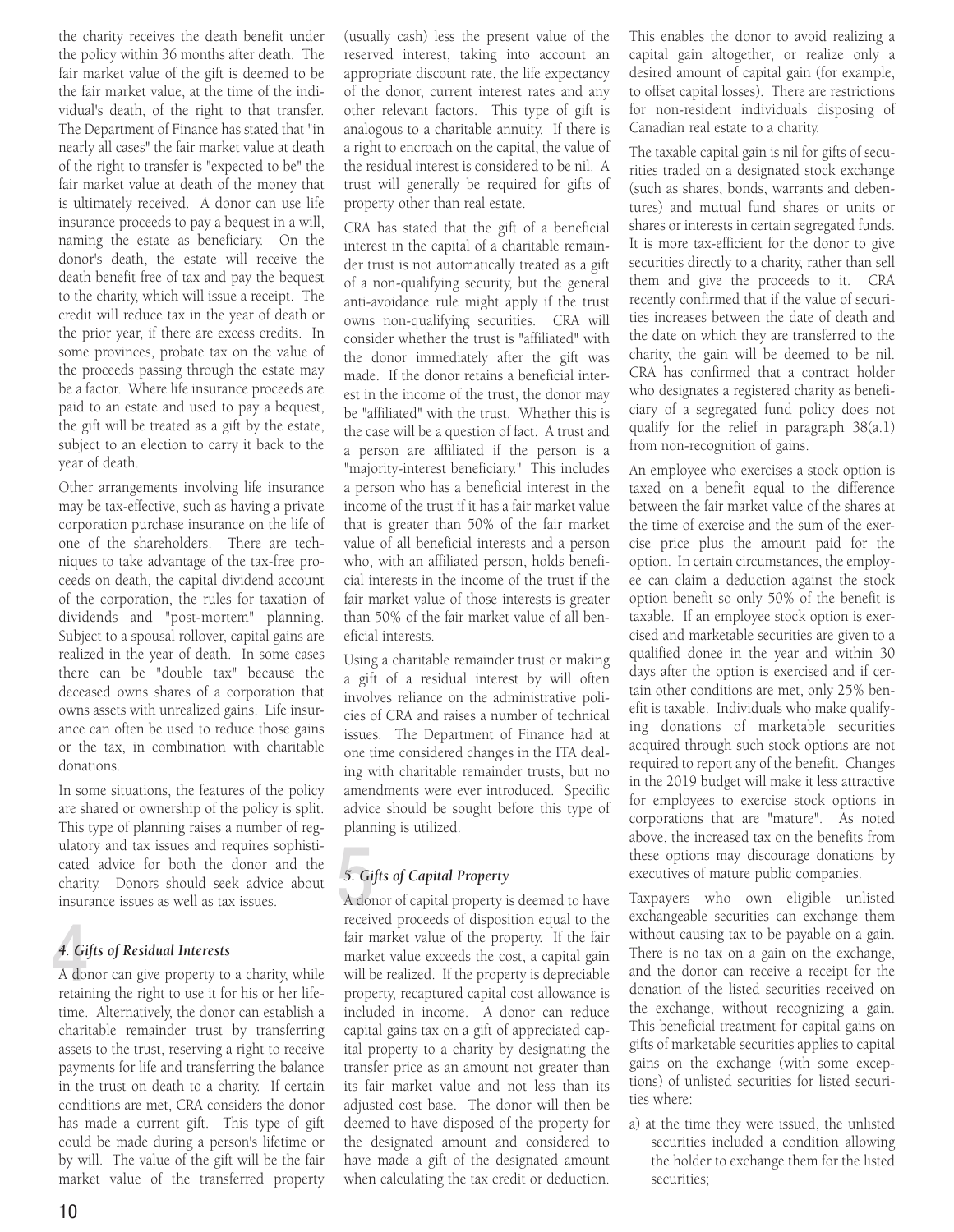- b) the listed securities are the only consideration received on the exchange; and
- c) the listed securities are donated within 30 days after the exchange.
- d) There are special rules for exchangeable partnership interests. These are intended to ensure that gains attributable to a reduction in the adjusted cost base of the partnership interest are not exempt.

A gift of a "non-qualifying security" to a charity will be ignored in determining the tax deduction or credit in most cases. non-qualifying security generally includes an obligation of the donor or a non-arm's length person, a share issued by a corporation with which the donor does not deal at arm's length or any other security issued by the individual or a non-arm's length person. There are exceptions for obligations, shares or securities listed on designated stock exchanges and deposits with financial institutions. If the property is disposed of within five years of receipt of the gift, or ceases to be a "non-qualifying security" within the five year period, the person will be treated as having made a gift at that time. This rule does not apply to an "excepted gift", which is generally a gift to an arm's length qualified donee that is not a private foundation, if the donor deals at arm's length with all of the donee's directors or trustees immediately after the gift. These rules deny a tax credit for certain types of gifts, including shares of privately-held companies, subject to some relief if the donee disposes of the security within five years. The rules apply where the non-qualifying security is donated to a trust of which the registered charity is a beneficiary.

Rules dealing with "loan-back" arrangements apply when a person donates property to a charity which is not dealing at arm's length with the person and receives a loan from the charity, or is allowed to use the property donated to the charity. The fair market value of the gift is reduced for purposes of calculating the tax credit. These rules apply to certain arm's length arrangements. CRA's administrative positions on gifts of capital property are set out on its website.

Recognition of a gift of a non-qualifying security is deferred until the time (within five years after the donation) when the qualified donee has disposed of the non-qualifying security for consideration that is not, to any person, another non-qualifying security. An anti-avoidance rule provides that, if as a result of a series of transactions, a particular person holds a non-qualifying security of a donor and the donee has acquired a non-qualifying security of that person or of the donor, the gift will be deferred until such time (within five years of the donation) as the donee disposes of the non-qualifying security for consideration that is not another non-qualifying security of any person.

CRA has stated that where an individual owns "thin" controlling voting shares of a private corporation, under which they is not entitled to receive dividends or to participate beyond a nominal amount on winding up, but controls the corporation, in some circumstances it will treat the value of the shares as more than a nominal amount. A gift of this type of share to a registered charity could offer flexibility in dealing with the valuation issue, particularly if an election is made to treat the amount of the gift as the adjusted cost base of the shares. However, this could raise other issues, including problems under the excess business holdings rules for private foundations and "acquisition of control" issues for charitable foundations.

#### 6.  $\overline{G}$ <br>Prope *6. Gifts of Art, Cultural and Ecological Property*

*(i) Art*

Certain gifts of inventory by an artist receive special treatment. In those circumstances, where an appropriate designation is made, an artist is entitled to a credit based on the fair market value of the property but no income is triggered on the disposition.

Works of art are generally considered to be personal-use property unless they are inventory. Personal-use property is property that is used primarily for personal use or enjoyment and includes jewellery, clothing, furniture, and certain works of art. For purposes of calculating the capital gain or loss, the adjusted cost base and proceeds of disposition of personal-use property are deemed to be at least \$1,000. This rule eases the compliance and administrative burden associated with the reporting of dispositions of personal-use property. The \$1,000 deemed adjusted cost base and deemed proceeds of disposition for personal-use property do not apply if the property was acquired after February 27, 2000, as part of an arrangement in which the property is given to a charity. Therefore, if this type of property with a value of less than \$1,000 is donated to a charity in those circumstances, it will no longer be treated as personal-use property, and any resulting capital gain will be taxable.

#### *(ii) Cultural Property*

A gift of certified cultural property to a designated institution will not trigger a capital gain. The donor is allowed a credit (if an individual) or a deduction (if a corporation) for the fair market value of the property and

is not limited to 75% of income. There are special rules for determining the fair market value of cultural property. In addition, any capital gain on an object that is donated is exempt from tax. The determination is made by the Canadian Cultural Property Export Review Board and there are extensive rules for the procedures to be followed and appeals if the amount determined is not acceptable to the donor. The Board must certify the property and designate the institution. Unused credits or deductions can be carried forward for five years, or back one year in the event of death. Charities that receive gifts of cultural property are subject to a penalty tax in certain circumstances if they dispose of the gifted property within ten years of its receipt. If the gift is part of a "tax shelter gifting arrangement", the donor cannot use a value for the property in excess of the cost amount.

The 2019 budget will change the criteria for certification. In Heffel Gallery Limited v The Attorney General of Canada, the Federal Court held that the requirement for cultural property to be of "national importance" did not apply to the painting in question, and the owner could export it without a permit. That decision was reversed by the Federal Court of Appeal. The decision raised concerns that foreign works of art would not necessarily be of "national importance" and meet the requirement for certification as cultural property. As a result, the budget will remove the requirement that property be of "national importance" to qualify for the enhanced tax incentives for donations of cultural property. The change will not affect the restrictions on the export of cultural property.

The change will apply for donations made on or after March 19, 2019.

#### *(iii)Ecological Property*

There are similar rules for gifts of ecologically-sensitive property to the Crown, a municipality or a charity that is approved for the conservation and protection of the environment. There are incentives for owners of ecologically-sensitive land to protect that land while at the same time qualifying for a tax benefit. The precise nature of the conveyance of property will depend on legal issues and in some cases there may be split ownership.

Special rules apply when valuing gifts of ecological property. These include gifts of the land itself and gifts of easements over the land. The use of easements provides some flexibility, permitting the owner to retain legal title while fettering its future use and preventing development, but this can raise difficult valuation issues in some cases. The fair mar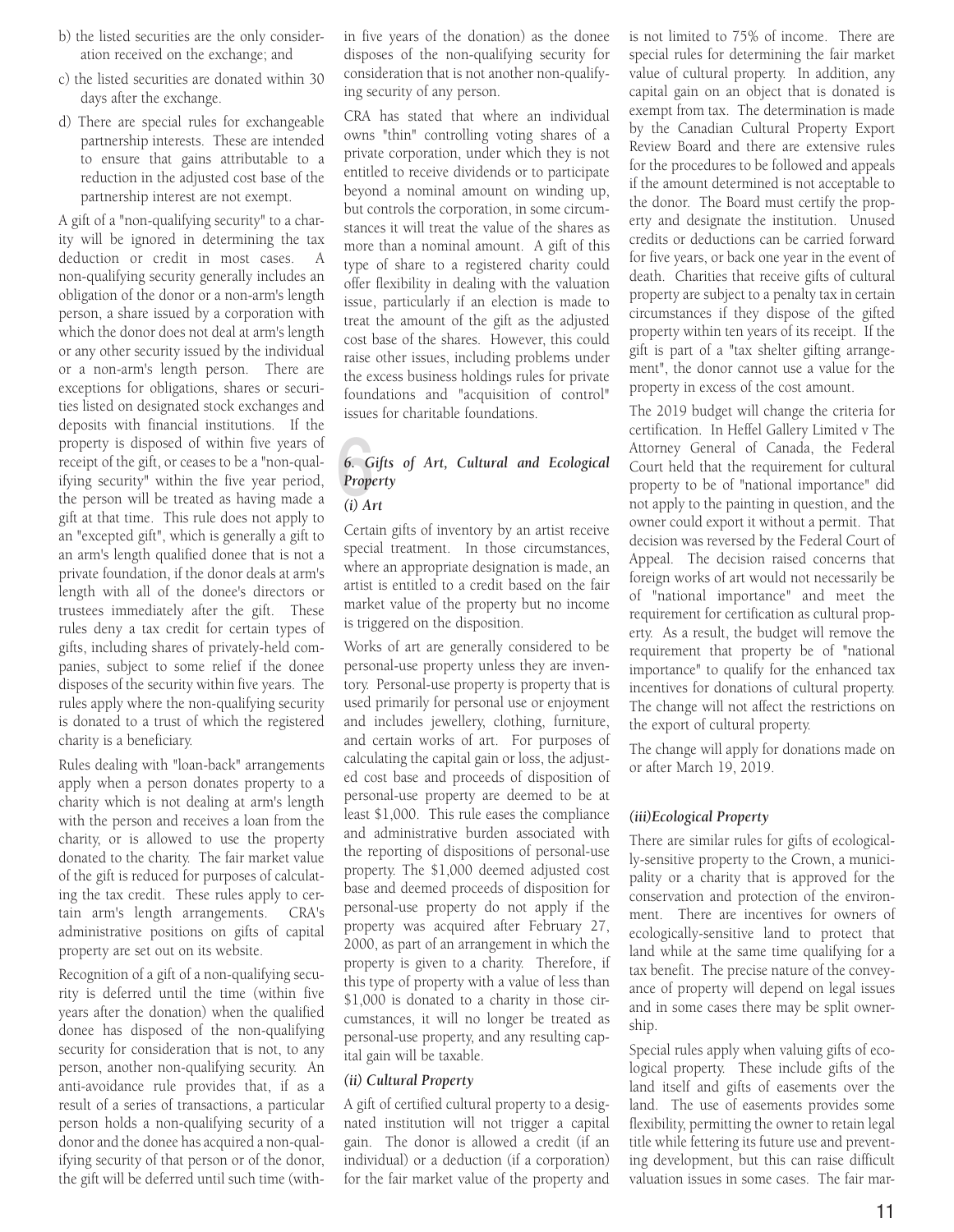ket value will be determined by the federal Minister of the Environment and Climate Change Canada (ECCC) and there are extensive rules for the procedures to be followed and appeals if the amount determined is not acceptable to the donor. As in the case of gifts of cultural property, a charity accepting a gift is subject to a penalty if it disposes of the property within ten years or changes its use without the consent of the Minister of ECCC. Under the Ecological Gifts Program, Environment Canada certifies that land is ecologically-sensitive and an expert panel certifies the value. Deductions or credits for gifts of ecologically-sensitive land or interests in that land are available for carry-forward for ten years, rather than the usual five years. To ensure that donated ecological property is not later used for other purposes, a 50% tax is imposed on the fair market value of the property on a recipient that changes the use of the property or disposes of it without consent of the Minister.

The rules deal with civil law issues in Quebec and permit donations of certain types of personal servitudes if they meet a number of conditions, including a requirement that they run for at least one hundred years.

#### *7. Gifts of Inventory*

 $\frac{7}{10}$ <br>Unlike Unlike gifts of capital property, gifts of inventory do not permit the donor to choose an amount between the cost of the property and its fair market value. As a result, a gift of property that is part of the inventory of a business will result in an income inclusion. While there will be a corresponding eligible amount for the gift (the eligible amount will depend on whether any advantage is received by the donor), it is frequently less advantageous to donate inventory rather than capital property. This is one of the reasons why special rules were enacted for gifts of inventory made by artists, as discussed above.

Corporations can claim a deduction for gifts of medicine held in inventory to a registered charity, if the charity has received financial assistance from Canadian International Development Agency (CIDA) and uses the medicine in carrying out its foreign activities. For gifts made on or after July 1, 2008, the medicine must have been available to be used by the charity at least six months prior to its expiration date and must qualify as a drug (within the meaning of the *Food and Drugs Act*) which meets certain technical requirements. In addition, a prescribed return must be filed and the charity must in the opinion of the Minister of International Cooperation meet certain conditions prescribed by regulation. This limits the situations in which corporations can claim tax relief for donations of medicine from inventory.

Under the current rules, a corporation is entitled to claim a special additional deduction equal to the lesser of 50% of the excess of the value of the medicine over its cost and the cost itself. This was intended to encourage corporations to donate medicine for international relief. Under the budget proposals, this measure will be repealed, apparently because the Department of Finance considers that there has been relatively low participation and there are high compliance costs for the charities that receive the donations. This change will not affect the ability of the corporation to claim the standard deduction based on the fair market value of the donated medicine.

#### *8. Gifts to the Crown*

8. Gi<br>A gif<br>Her l A gift to Her Majesty in right of Canada or Her Majesty in right of a Province (a "Crown gift") is subject to the same income limitation as other gifts, i.e. 75% of the donor's income for the year plus 25% of any taxable capital gain, plus an amount equal to 25% of recapture of previously claimed capital cost allowance. Consequently, Crown gifts provide the same tax relief as gifts to other qualified donees. The Crown will include an agent of the crown, and gifts to the museums listed in the *Museums Act* (including, for instance, the National Gallery of Canada, the Canadian Museum of Civilization, the Canadian Museum for Human Rights and the Canadian Museum of Nature) are treated as gifts to the Crown.

#### 10. Miscelle<br>
9. Designations Under RRSPs, RRIFs, TFSAs (i) Social M<br>
and Insurance Policies Social medi<br>
Donations made as a consequence of a direct donation are *9. Designations Under RRSPs, RRIFs, TFSAs and Insurance Policies*

designation of proceeds of RRSPs, RRIFs or TFSAs to a charity on the death of an individual qualify as gifts eligible for the individual donation tax credit, if the transfer of funds from RRSPs or RRIFs or TFSAs to the charity occurs within 60 months after death. The fair market value of the gift is deemed to be the fair market value, at the time of the individual's death, of the right to the transfer. Since the balance in an RRSP or RRSP is treated as income in the year of death, in the absence of a rollover to a spouse, the credit for a gift to charity in the year of death will effectively eliminate the tax otherwise payable on the balance, if there is a direct designation and an election to carrying it back. This is the same result as if there were a bequest by will of the amount included in income under the RRSP or RRIF, without having to determine the amount in advance. Although CRA will allow spouses to share the credit for a donation, this is not the case for gifts made by will. One spouse can make a gift and the other spouse can utilize the credit while alive, but on death only the estate or the deceased can claim credit and there is no opportunity to shift it to a surviving spouse.

Gifts by will and by direct designation in RRSPs, RRIFs and TFSAs or insurance policies are treated as gifts made by the estate. This provides more flexibility. If the credit is more than can be used in the year of death or the year prior to death, the estate can carry the balance forward under the usual rules. The concept of a GRE is important. Gifts made by will and by direct designation of insurance policies, RRSPs, RRIFs and TFSAs are deemed to have been made when the property is actually transferred to the charity and the estate can choose to carry back all or part of that donation. It is unclear how the rules will apply where there are intervening life interests created by will or in the case of charitable remainder trusts.

As an alternative to designating the qualified donee as a beneficiary, a taxpayer can withdraw funds from the RRSP or RRIF, include them in income and donate them to a qualified donee. In many situations, the tax credit will exceed the tax payable on the amount withdrawn. Relief from the requirement for the issuer to withhold tax on the payment may be available to improve cash flow. In a specific situation, the numbers should have to be reviewed to see if this strategy is advantageous.

#### *10. Miscellaneous Issues (i) Social Media*

Social media have become relevant in some donation arrangements. Some charities raise small amounts by way of text messages. Where donors are not concerned about receipts, this can be an effective way to raise money in small amounts from a wide range of donors. Similarly, "crowdfunding" techniques might be useful for some charities. If a charity engages in a concerted effort to raise money through crowdfunding, it might be regarded as carrying on a business. A charity that carries on business is subject to revocation of registration unless (in the case of a charitable organization or public foundation), the business is "related" to its charitable purposes. One registered charity facilitates the receipt of donations by way of text messages and other electronic means. Another organization enables charities to use crowdfunding and provides access to a broad range of donors, on the theory that they will give small amounts. The donor receives an official receipt. These arrangements do not seem to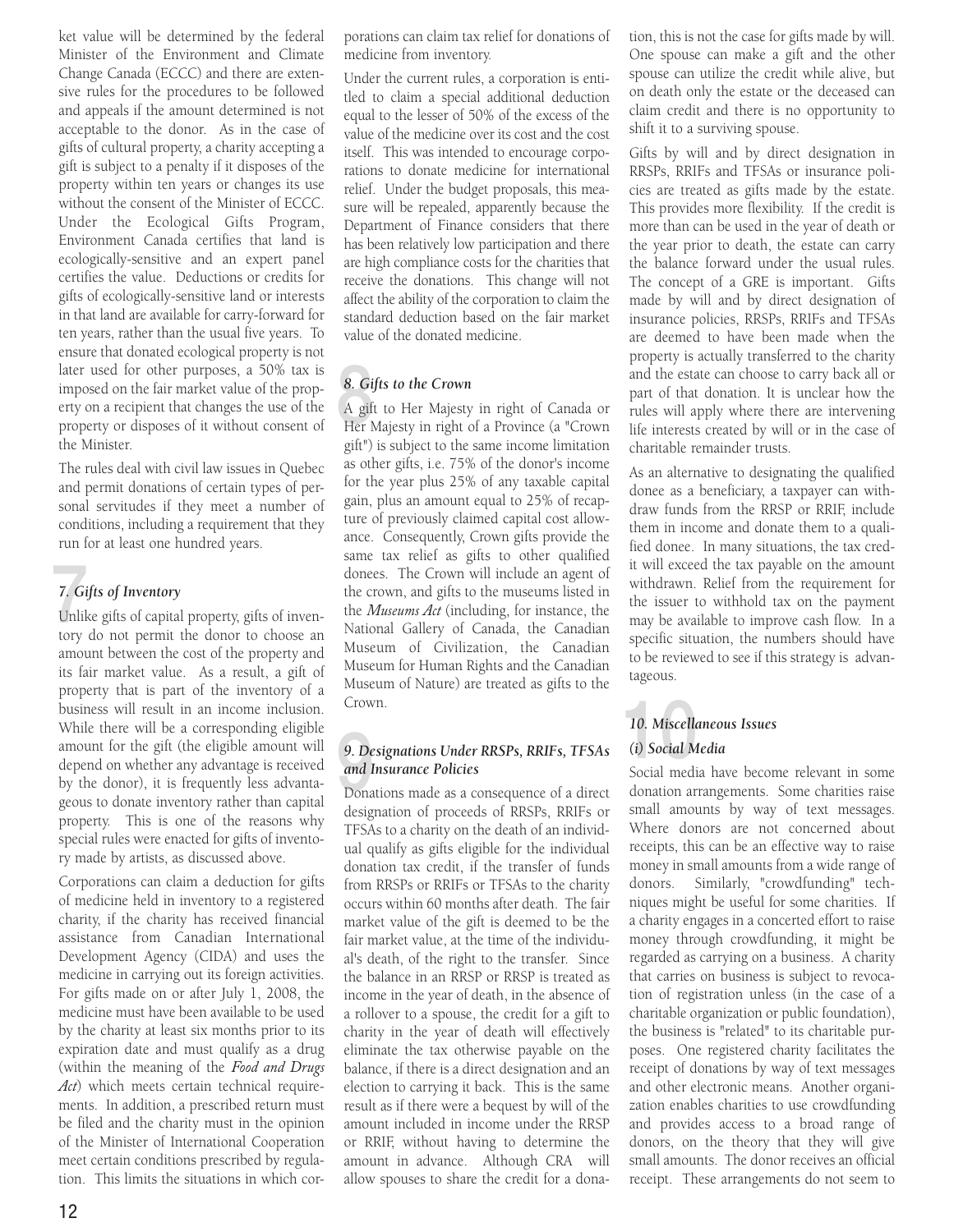cross the line and cause the charity to be carrying on a business, but simply constitute another form of fundraising.

The overwhelming response through Go-Fund-Me after the tragic Humboldt Broncos accident illustrates the power of, and to some extent complexity of, efforts to raising money through social media. Saskatchewan is the only province with legislation that governs this situation. According to newspaper reports, the Saskatoon Community Foundation set up the Humboldt Broncos Memorial Fund and qualified donations entitled donors to receive official charitable receipts and the funds will be disbursed in accordance with the requirements in the ITA. Under Saskatchewan law, money raised through a public appeal must follow a process that includes the appointment of a supervising judge, submission of a proposed court order for final allocations and a time line for payments.

Some social media campaigns have also resulted in fraud. Newspaper accounts mention situations in which people purportedly suffering from cancer have raised money from the public. In one instance a homeless person purportedly gave his last few dollars to help a woman who had run out of gas. This was exposed as a fraud. These and other instances illustrate that the lack of supervision or legislative framework leaves it open in many situations for social media to be used inappropriately.

These incidents are different from legitimate solicitation by registered charities and other qualified donees, where the identity of the organization and the use of the funds are clear at all times and there is a mechanism in place to issue official receipts and for oversight by CRA and other regulators.

#### *(ii) Canada/U.S. Issues*

Under the Canada-United States Income Tax Convention (the "Treaty"), Canadian residents are entitled to relief for gifts made to eligible U.S. organizations, subject to 75% of income for the year from U.S. sources. There are rules without that limit for gifts made to a university or college at which the donor or a family member was a student.

The U.S. organization is not a "qualified donee" as defined in the ITA. CRA has taken the position that a Canadian registered charity cannot treat such a gift as a gift to a qualified donee. Registered charities cannot make gifts other than in the course of carrying out their charitable activities to anyone other than a qualified donee. This is often a factor in the plans for donors who wish to assist Canadian charities in carrying on activities in

other countries. There is more latitude for the donor to make a gift directly to the U.S. organization than to make a gift to a registered Canadian charity, with a view to having it support the U.S. organization with a grant.

#### Split Receipting

Under the "split receipting" rules, the value of a gift is the excess of the value of the donated property over the value of any benefit or advantage received by the donor or a person not dealing at arm's length with the donor. This will apply where some consideration is received from the charity, such as recognition, a small gift, membership, a meal, etc. A charity must place a value on any benefit received by the donor in exchange for the payment, and issue a receipt for the "eligible" amount, even if the benefit is not from the charity itself.

CRA has issued guidance on the split-receipting rules and the concept of deemed fair market value. The guidance deals with the requirement for an intention to give, the amount of an advantage and the nominal threshold which disregards an advantage that does not exceed the lesser of 10% of the fair market value of the property and \$75. An advantage will not be nominal if its fair market value cannot be determined.

CRA has successfully challenged arrangements in which a relatively small amount of money is transferred to a charity, as part of a more complicated arrangement resulting in the issuance of an official receipt for an amount far in excess of the cash. The courts have held that there is no gift, even for the cash amount, because the entire arrangement is a single transaction, with an advantage accruing to the "donor", and no part is a "gift" with the required donative intent.

#### *(iii) Tax Shelters*

As a result of perceived abuses, the value of the property donated to a charity cannot exceed its cost, if the gift occurs within three years of acquisition of the property by the donor, or if the donor acquired the property within the preceding ten years and it is reasonable to conclude that one of the main reasons for acquiring it was to make the gift to a qualified donee, regardless of the actual value of the property. If property is acquired with any expectation that it may be given to a registered charity during the lifetime of the owner, its value cannot exceed its cost. This does not apply to gifts of inventory, marketable securities, Canadian real estate, certified cultural property or approved ecological property or to gifts on death, but applies to gifts of cultural property if the donor acquired the property as part of a "tax shelter gifting

arrangement." The intention of the donor when the donated property is acquired is relevant. If one of the main reasons for acquiring the property was to make a gift (other than by will), the donor may have to use the acquisition cost as the fair market value at the time of the gift. For gifts that are subject to the three-year rule or the 10-year rule there are extensive "tracing" rules to deal with transfers of property prior to the time of the gift.

The reassessment period for participants in tax shelters or "reportable transactions" is extended until three years after filing where the information that should have been filed by the tax shelter promoter or with respect to the reportable transaction has not been filed on a timely basis or has not been filed at all. In most situations, if a taxpayer files a notice of objection to an assessment, there is no requirement to pay the amount in dispute. To discourage taxpayers from participating in charitable donation tax shelters and to reduce the risk that unpaid amounts will not be collected after objections and appeals have been exhausted, CRA can collect 50% of the disputed amount of tax, interest or penalties even if an objection or appeal is pending.

#### *(iv) Anti-Avoidance Rules*

Anti-avoidance rules can apply to a charity that receives cash from a donor and uses it to buy property from the donor at more than its cost. These rules are very far reaching and can have a significant effect on a number of situations in which donors expect to receive credit for the value of the property rather than its cost. CRA expects charities to be diligent in establishing the fair market value based on the "cost" approach, and in determining the value of any advantage that would reduce the eligible amount of a gift. If a donor fails to inform the registered charity of circumstances that reduce the eligible amount, despite the amount shown on the official receipts, the eligible amount will be nil. This could be significant risk for a donor who is prepared to gamble that an advantage will not reduce the eligible amount of the gift. Registered charities should review the circumstances in which gifts of property are received when determining the eligible amount of the gift. In many cases, this will require consultations with the donor.

#### *(v) Intermediate Sanctions*

CRA can assess charities for intermediate sanctions, which give it the option of assessing tax or penalties rather than revoking registration, for various types of non-compli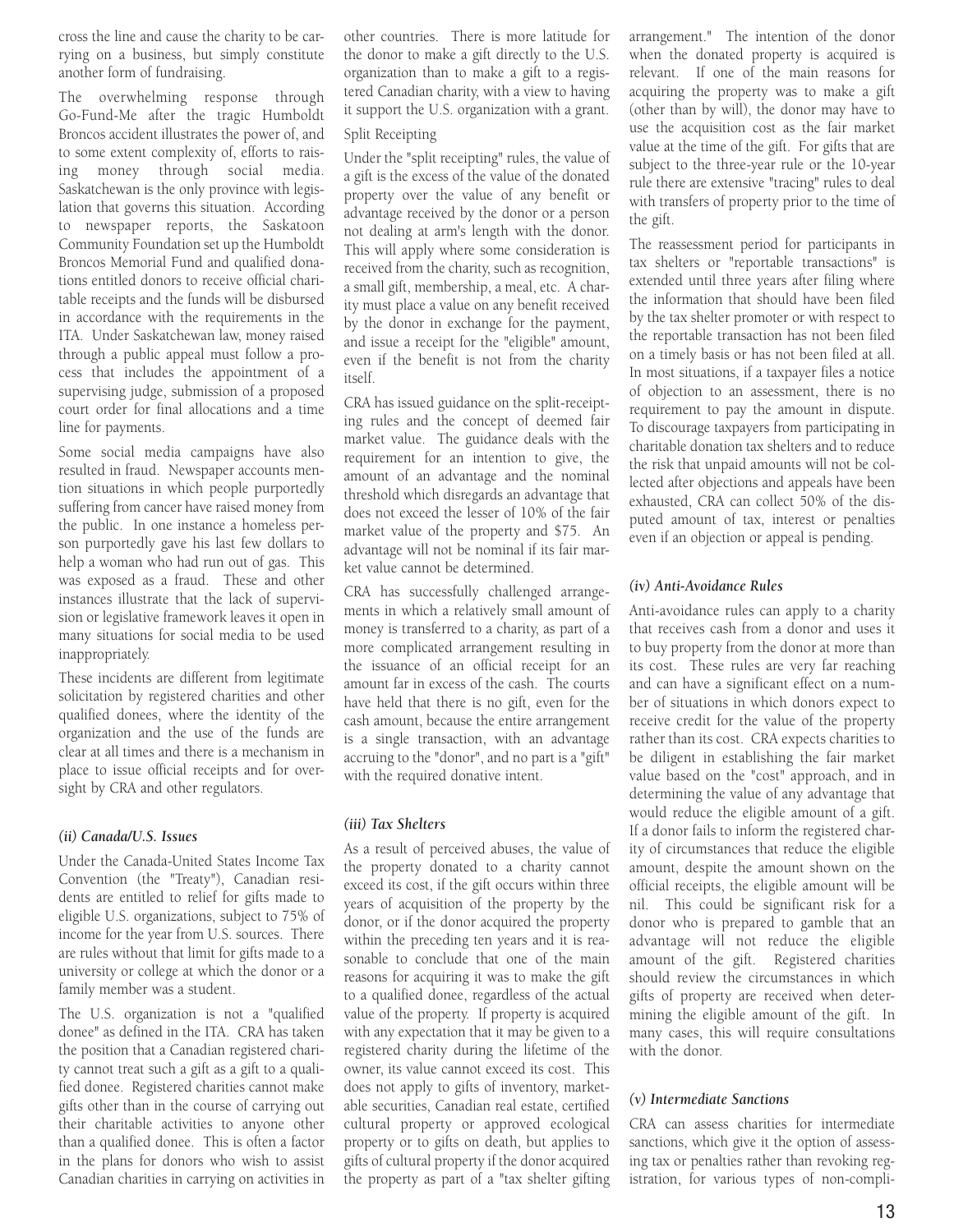ance, such as issuing improper receipts, carrying on an unrelated business (in the case of a charitable foundation or charitable organization) or carrying on any business (in the case of a private foundation), acquiring control of a corporation, conferring an undue benefit and other defaults. The rules for creating endowments, transfers between charities and meeting the disbursement quota require charities to plan carefully. Antiavoidance rules prevent "trafficking" in unused charitable donations made by corporations.

#### *(vi) Private Foundations*

A private foundation that owns more than 2% of any class of shares of a corporation is required to report its holdings together with those of persons not dealing at arm's length with the foundation when filing its T3010 return. Where the foundation holds more than 2% and the combined holdings of the foundation and non-arm's length persons exceed 20%, either the foundation or the other persons (or the group collectively) must divest to below 20%. If the divestiture does not occur within stipulated periods of time, the foundation will be subject to penalties. CRA can treat non-arm's length persons as dealing at arm's length, if sufficient reasons are given.

Private foundations are subject to more stringent compliance than charitable organizations and public foundations. For instance, they cannot carry on any business (a charitable organization or public foundation can carry on a "related" business). CRA has issued guidance on its interpretation of "related" business. There are restrictions on acquiring control of corporations, the rules dealing with non-qualifying securities are a concern and the 2017 budget will repeal the ability to transfer ecological property to private corporations in a tax-advantageous manner.

#### *(vii) Disbursement Quota*

The disbursement quota requires a registered charity to spend at least 3.5% of the average value of its accumulated investment assets in the preceding two years on its own charitable activities or by making gifts to qualified donees. Charitable organizations with less than \$100,000 of such assets and charitable foundations with less than \$25,000 of such assets are not subject to this requirement. Previous gifts with restrictions that prevent the charity from spending the capital will be restricted under charity or trust law after the disbursement quota rules were relaxed.

#### *(viii) Refund of Gifts*

CRA can issue a reassessment to disallow a credit or deduction and make consequential assessments if donated property is returned to the donor by the qualified donee. The qualified donee returning a gift must issue a revised receipt and send a copy to CRA if the amount changes by more than \$50. Qualified donees must file an information return to disclose returned gifts.

#### *(ix) Qualified Donees*

CRA maintains a publicly available list of qualified donees, including registered charities, RCAAAs, Canadian municipalities, certain municipal and public bodies performing a function of government in Canada, certain housing corporations, prescribed foreign universities and certain foreign charities. Most qualified donees are subject to some of the compliance rules that previously applied to registered charities and are required to maintain and make available proper books and records and issue proper receipts. Failure to do so could lead to suspension of receipting privileges, removal from the list of qualified donees or revocation of registration in the case of RCAAAs. RCAAAs are required to have the promotion of amateur athletics in Canada as their exclusive purpose and function and are subject to rules dealing with the conferral of undue benefits and carrying on an unrelated business, similar to the rules that apply to registered charities. In some situations, a prescribed foreign university may have a relationship with other entities, such as teaching hospitals, that could expand the ways a gift can be applied, without running afoul of concerns that it is acting as a mere conduit.

The 2018 federal budget removed the requirement for foreign universities to be prescribed by regulation and listed in a schedule, with "grandfathering" for universities that was already recognized as qualified donees. Foreign universities are required to register, as is the case for other qualified donees. This is designed to simplify the situation while requiring foreign universities to comply with requirements that apply to other qualified donees that are not registered charities.

The 2019 federal budget will add "registered journalism organizations" to the definition of qualified donee and the government will establish an independent panel of experts from the Canadian journalism sector to assist it in implementing these measures, including recommendations about criteria for eligibility. As qualified donees, registered journalism organizations will be subject to the compliance that is required of other qualified

donees, including filing annual information returns that are available to the public. Noncompliance will expose the organization to sanctions such as penalties, suspension of receipting status or ultimately revocation of that status.

These changes will apply as of January 1, 2020. In addition, to becoming qualified donees, eligible organizations will be able to claim a 25% refundable tax credit for salary or wages paid to eligible newsroom employees.

The budget also proposes a temporary non-refundable 15% tax credit for amounts paid by individuals for "eligible digital subscriptions" with a registered journalism organization. This is intended to allow individuals to claim up to \$500 per year in costs for those subscriptions to a maximum credit of \$75 per year. These credits will be available for amounts paid after 2019 and before 2025.

CRA can refuse to register or revoke the registration of a charity or RCAAA or suspend its receipting privileges if a director or equivalent official is found to have been involved in certain inappropriate conduct. This generally would be the case if that person has been found guilty of a criminal offence in Canada (or outside Canada, if that offence, committed in Canada, would be a criminal offence) relating to financial dishonesty and has not received a pardon. It also applies to directors or equivalent officials who had been involved in the operation of a charity or RCAAA that was engaged in serious non-compliance for which its registration was revoked within the past five years, or who were "promoters" of a "gifting arrangement" or other tax shelter in which a registered charity or RCAAA participated, if the registration of the charity or RCAAA was revoked within the past five years. There is no requirement to disclose the existence of ineligible individuals in an annual return and CRA will use an educational process if it finds ineligible individuals are acting as trustees or directors, and ask the registered charity or RCAAA to remove them. This could raise non-tax issues.

#### *(x) Graduated Rate Estates*

There will be a deemed disposition of capital property immediately before death at fair market value unless there is a spousal rollover. For deaths after 2015, the credit will not be available until the estate transfers the property to a charity within 60 months after death. However, for transfers made after 36 months, the credit cannot be carried back to a previous year of the estate.

The capital gain will be based on the fair market value of the property at the date of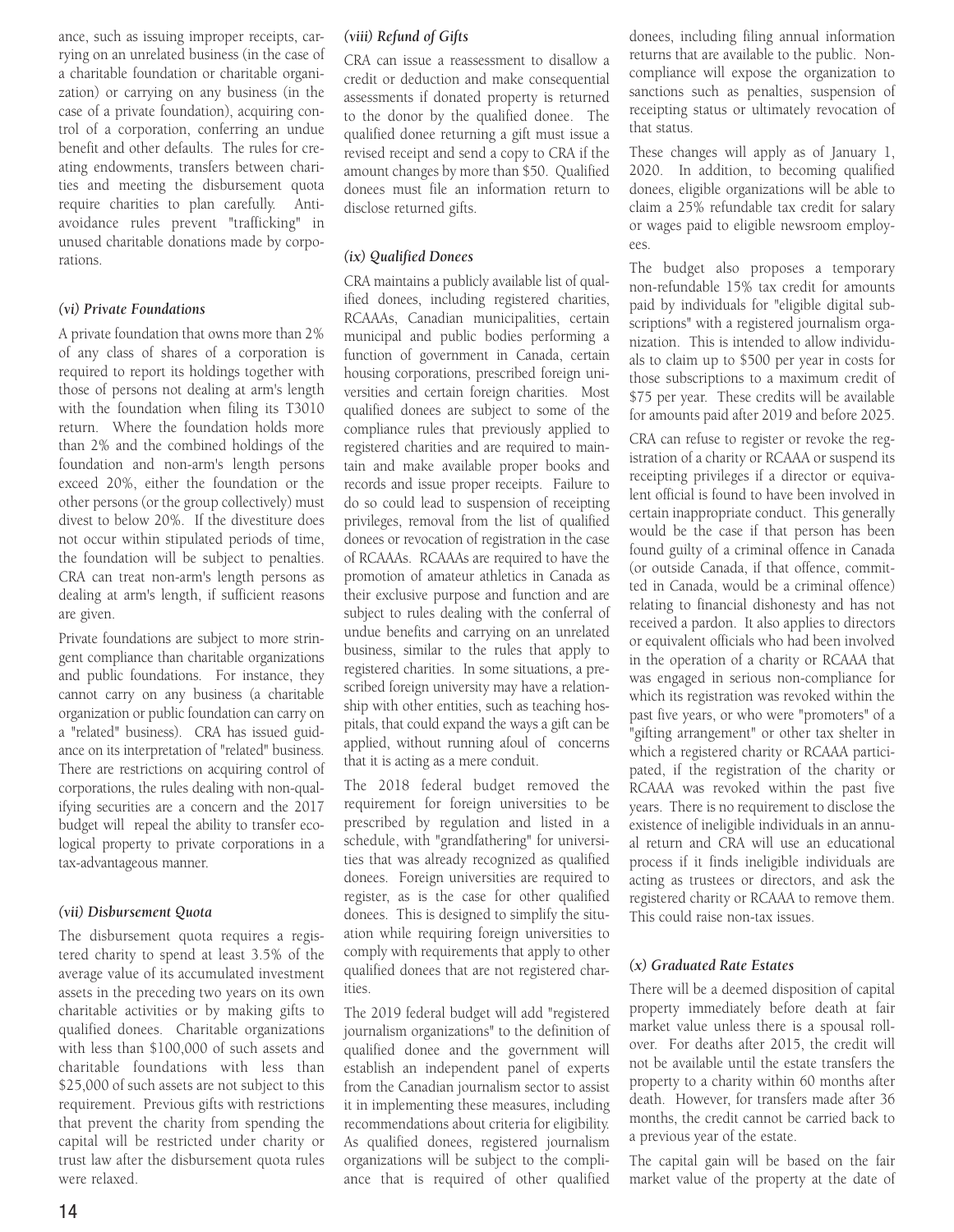death, but the charitable receipt will be based on the value of the property when the transfer occurs. If the value of the property fluctuates (which is almost always likely to be the case, except for property with a clearly fixed value), the value of the gift will be more or less than the value used to determine the capital gain. This presents a potential mismatch, along with the concern about the interest cost, if the transfer does not occur until after the terminal return has been filed.

CRA has confirmed that if marketable securities are transferred by a GRE to a qualified donee, the accrued gains will not be realized, to the same extent as if the donor had transferred them to the qualified donee while alive. As a result, the benefit of the receipt can be claimed in the estate or carried back to the terminal return or return for the prior year and the tax on the accrued gain can be avoided. CRA has also confirmed that cash derived from the sale of marketable securities will be "substituted property" and a donation of cash will be treated as if the marketable securities themselves had been transferred.

If the terminal return is filed on the basis that capital gains were realized on certain securities, and those securities are later transferred by the GRE to a qualified donee, the capital gains will not be realized, in the same way as if the donor had transferred them, and the return can be amended accordingly.

There are issues about transfers of the residue of an estate with an intervening life interest. Jurisprudence has established that a gift of the residue of an estate to a charity is treated as a current gift, regardless of the fact that the charity does not receive the property until later, as long as the value of the residual interest can be calculated using actuarial principles, and there is no discretion to encroach on capital prior to the death of the income beneficiary. The value of the residual interest is determined by subtracting the current value of the life interest, based on various assumptions, from the value of the assets, as in the case of a charitable remainder trust. Gifts of residual interests will no longer be allowed until there is an actual transfer of property.

If there is a delay in completing the transfer of property by will, there may be questions about income received on that property before the transfer. CRA says the estate cannot allocate the income to the charity and deduct it in computing its income and also

treat it as a charitable donation. The estate will be able to choose one course or the other but not both. If income earned on property not transferred until after death might be regarded as income of the estate, "payable" to the charity, deductible in computing the estate's income and included in the income of the charity, then this should be relatively neutral and not cause tax consequences for the estate or the charity. On the other hand, if the income is treated as part of the gift to the charity, there might be a delay if the property has not been transferred and the time frame for recognizing the donation is delayed. For deaths before 2016, the gift was treated as a gift in the year of death and the income from that property would likely be regarded as either income payable to the charity (and deductible by the estate) or part of the gift and thus included in the amount of the receipt for the year of death.

An estate can carry back a capital loss realized in its first year and deduct it from gains in the terminal return. The estate will file an amended terminal return or an amended return for the prior year if a donation credit is carried back. This could affect the interest that is refunded as a result of the overpayment in the terminal return or the year prior to death.

#### *(xi) Official Receipts*

Official receipts must disclose CRA's website address. CRA changed its email address and announced that although it was not enforcing this rule previously, it requires all official receipts to include its new email address by the end of March 2019.

#### *(xii) Political Advocacy*

As a result of the decision of the Ontario Superior Court in Canada Without Poverty, the Department of Finance introduced changes dealing with the political advocacy and activity, consistent with changes proposed in the 2018 budget and an earlier report of a special panel. CRA had proposed to revoke the registration of Canada Without Poverty on the grounds that it had devoted too many of its resources to political activity. Rather than challenge CRA under the traditional process in the Federal Court of Appeal, Canada Without Poverty began proceedings in the Ontario Superior Court, challenging the constitutionality of the limit under which a maximum of

10% of the resources could be devoted to political activity. The Court held that the provision was unconstitutional and there is no limit on the ability of a registered charity to devote its resources to non-partisan political activity in carrying out its charitable purposes. This decision was essentially followed the recommendations of the special panel. CRA has issued guidance or how the new rules will be administered. In summary, a registered charity will be able to participate in an unlimited amount of non-partisan political activity such as public policy dialogue and development activities, if it is carried on in furtherance of charitable purposes, but will not be able to participate in partisan politics and will not be able to devote any of its resources to direct or indirect support of or opposition to any political party of candidate for public office. For charities that were registered before September 14, 2018, some changes will be retroactive to January 1, 2008. Other changes are retroactive to June 29, 2012. For charities registered on or after September 14, 2018, the amendments are considered to have come into force on that day.

#### *(xiii) Transfers for Nominal Consideration*

CRA has confirmed that a transfer of property for nominal consideration, to ensure that the transfer is legally effective, will not be disqualified as a "gift" merely because consideration was received, if it is nominal and the parties clearly intended the transfer to be a gift.

#### *CAVEAT*

This summary is of a general nature only, is not intended to deal with all Canadian income tax considerations. It is not intended to be, and should not be construed to be, legal or tax advice to any particular reader. Therefore, readers should consult their own tax and legal advisers with respect to their particular circumstances.

> *May, 2019 James M. Parks Gardiner Roberts LLP*

#### *Member of:*

*Canadian Bar Association Canadian Tax Foundation International Fiscal Association International Bar Association Society of Trust and Estate Practitioners American Bar Association New York State Bar Association*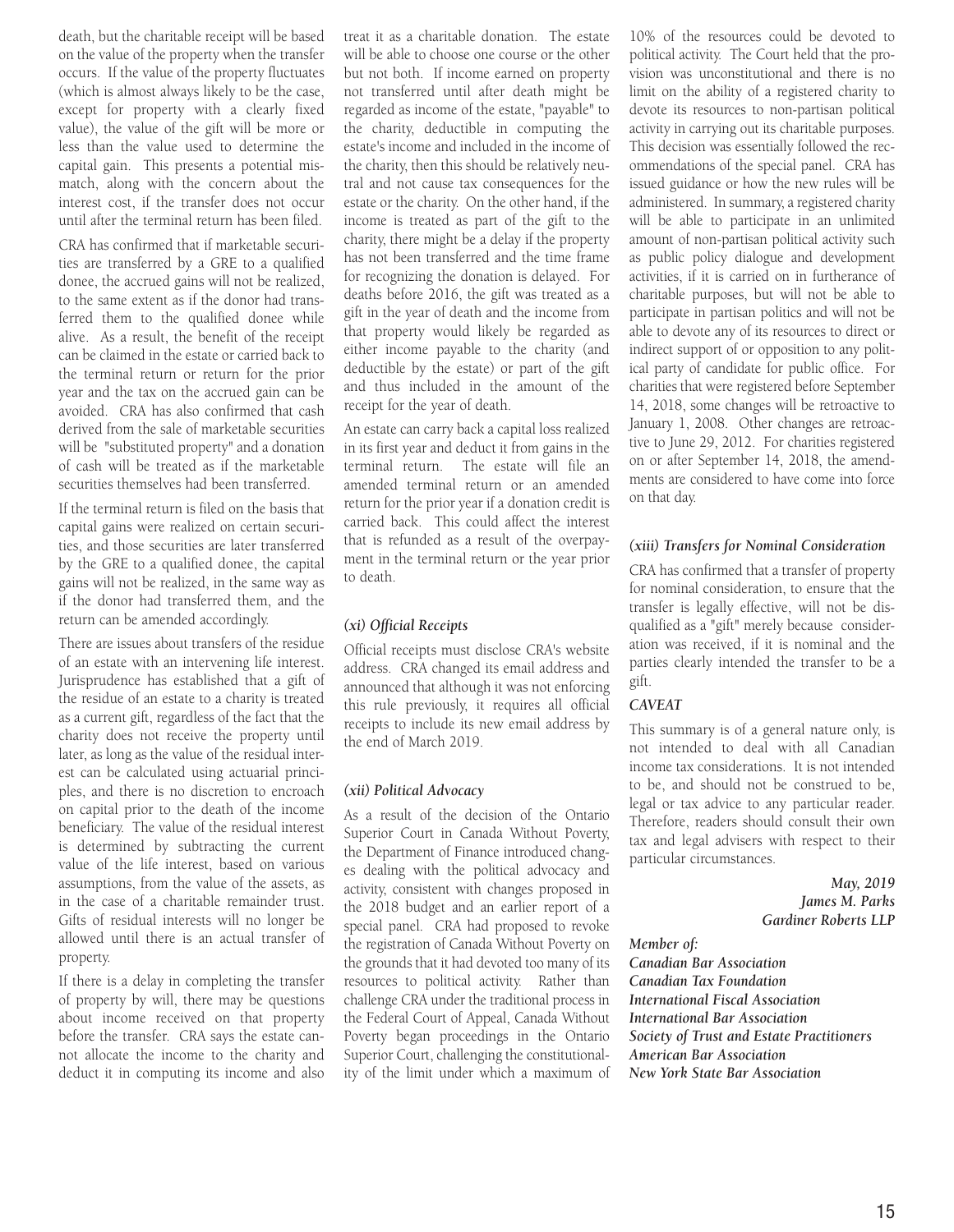## **ACCREDITATION**

### The Guide to Giving: The Imagine Canada Standards Program



#### **About the Standards Program**

**About the Through Program**<br>Program and non<br>holster t Through the Imagine Canada Standards Program, accreditation is given to charities and nonprofits that have taken action to bolster trust by identifying and reducing organizational risk, improving board governance practises, being transparent and accountable with finances and fundraising, and fostering a strong workforce. Charities must meet 73 standards in financial accountability and transparency, fundraising practice, board governance, staff management, and volunteer involvement to become accredited by Imagine Canada.

#### **Earning the Imagine Canada Trustmark**

The Standards Program Trustmark is a symbol of excellence and leadership in the charitable sector. This is the most rigorous recognition in organizational excellence that a Canadian charity can receive. In all cases, a charity must provide evidence to demonstrate compliance for each standard, pass an independent peer review, and complete an annual compliance report to show ongoing adherence to the standards, which means their policies and practices have been vetted by multiple independent professionals and by Imagine Canada.

#### **Give with Confidence When Giving Back**

This Guide to Giving presents tips and information to help you make more meaningful contributions to the causes you care about most.

1. Give to something you are passionate

about: Consider your donation a contribution toward the world you want to build. Ally yourself with organizations that reflect your ideals and invest in the future you want to see.

- 2. Impact vs. overhead: It's easy to focus on a charity's fundraising and administrative costs, understanding impact is not. Evaluating or ranking a charity solely on how much it spends on overhead is misleading. The bottom line is that the measure of an organization's effectiveness is the impact it makes on the community, not what it spends. Charities need the right tools to get the job done and, like businesses, have hard cost 'checks and balances' to ensure it is accountable, transparent and effective.
- 3. Registered charities & tax receipts: Charities and nonprofits are not exactly the same and there are different rules governing these two categories of organizations. One simple distinction is that only registered charities are able to issue tax receipts for donations. If a tax receipt is important to you, visit the Canada Revenue Agency website to confirm if an organization is a registered charity.
- 4. Where to find and research charities: Most Canadians are familiar with the charities they donate to on a regular basis but what if you wanted to learn about other organizations? Obviously, a good Google search can be useful but time consuming. We suggest starting with 'giving portal' sites such as CanadaHelps. Not only do they feature all of Canada's registered charities, but

charities can also add additional information about their impact.

- 5. Your rights as a donor: Giving to your favourite cause should give you joy and personal satisfaction. If someone asking for a donation makes you feel uncomfortable, pressures you or does not have the information you need to make a decision, do not feel obligated to give right away or at all. Ask for a brochure or website address and tell them you'll make up your mind once you have more information.
- 6. Leadership matters: The most successful charities are the ones that are well managed. Strong leadership and good governance are the qualities you want to look for when considering donating to a charity. You can explore this information on your own by visiting a charity's website or reviewing their annual reports and financial information, or you can look for third-party accreditation.

#### *Accredited Charities and Nonprofit Organizations*

Right now, more than 240 organizations from all causes, sizes and regions have been accredited, and every year more are joining. There are many well-managed charities and nonprofits that do amazing work in Canada, but if you are looking for somewhere to start, visit imaginecanada.ca to review the list of accredited organizations.

#### *Submitted by Imagine Canada*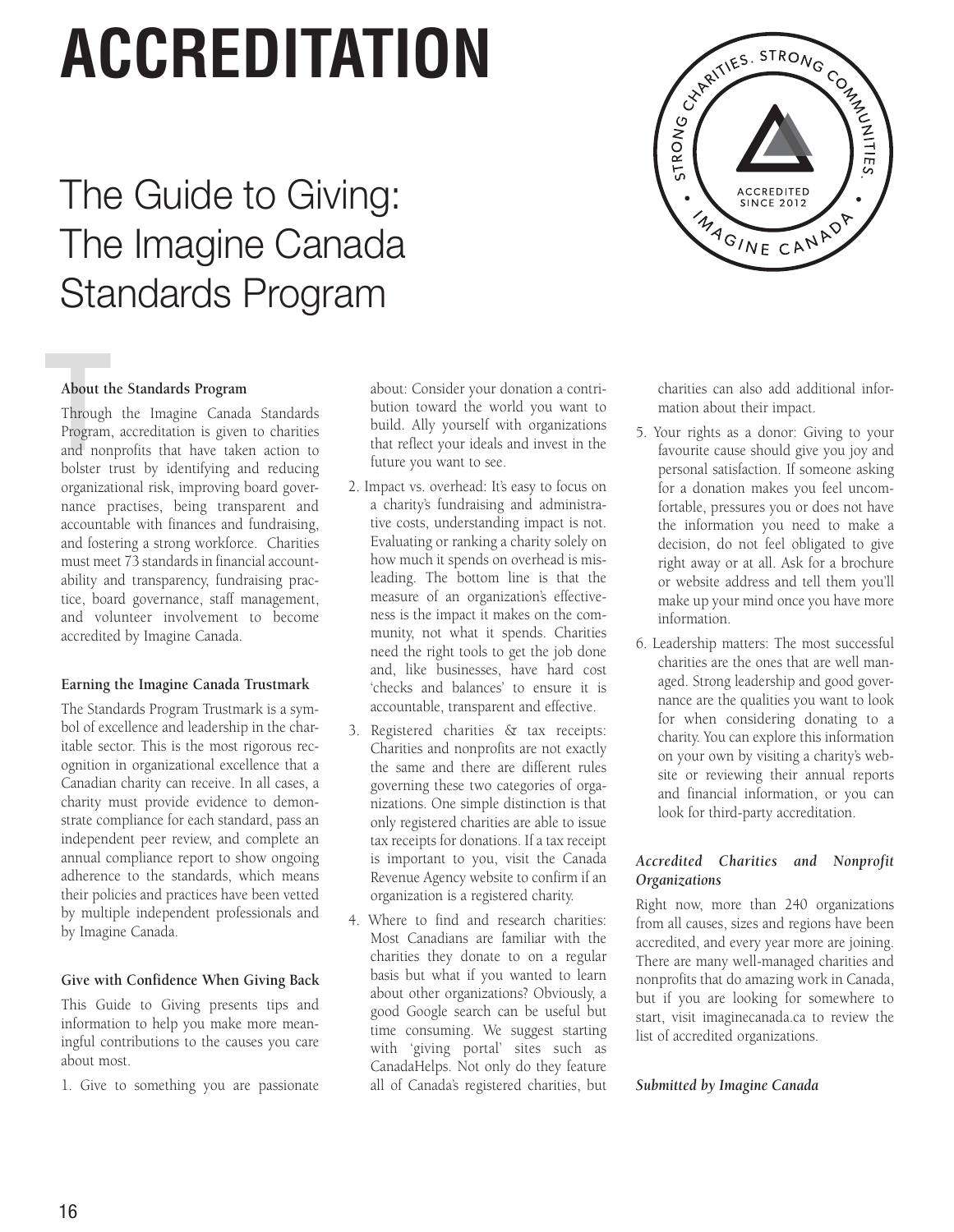## **ACCRÉDITATION**

### Le Guide des dons de bienfaisance: Le Programme de normes d'Imagine Canada



#### *À propos du Programme de normes*

À propos a<br>Par le biais<br>ment est d<br>ance et san<br>de rebauss Par le biais du Programme de normes, l'agrément est décerné aux organismes de bienfaisance et sans but lucratif qui ont pris les moyens de rehausser la confiance du public, notamment en réduisant les risques organisationnels, en bonifiant les pratiques de gouvernance du conseil d'administration et en favorisant le renforcement de leur main-d'œuvre. Les organismes souhaitant devenir agréés doivent répondre aux exigences de chacune des 73 normes qui s'articulent autour de cinq domaines : la gouvernance du conseil d'administration, la responsabilité financière et transparence, la collecte de fonds, la gestion du personnel et la participation des bénévoles.

#### *Obtenir le sceau de confiance d'Imagine Canada*

Le sceau de confiance est un symbole d'excellence et de leadership dans le secteur caritatif. Il s'agit de la reconnaissance officielle la plus rigoureuse en termes d'excellence organisationnelle qu'un organisme de bienfaisance canadien peut recevoir. Les organismes agréés doivent démontrer que leurs pratiques sont conformes à chacune des normes, se soumettre à un examen par des pairs indépendants et déposer un rapport de conformité annuel pour démontrer le respect continu de ces normes.

#### *Donner avec confiance*

Ce Guide des dons de bienfaisance contient une panoplie d'information et d'astuces pour vous aider à rendre le don à la cause de votre choix encore plus valorisant.

1. Écoutez votre cœur. Votre don, c'est un geste qui contribue à bâtir le monde de demain comme vous souhaitez le voir. Ralliez-vous aux organismes qui font échos à vos idéaux et faites un investissement dans l'avenir de

votre choix.

- 2. Impact vs frais administratifs. Il est facile de connaître les dépenses liées aux collectes de fonds et à l'administration des organismes de bienfaisance. Il l'est beaucoup moins de bien comprendre l'impact de leurs efforts. C'est pourquoi les évaluations basées exclusivement sur les coûts administratifs enregistrés par les organismes sont trompeuses. Après tout, la vraie mesure de l'efficacité de leur travail est l'impact qu'il a dans la collectivité. Les organismes de bienfaisance doivent se doter des moyens nécessaires pour accomplir leur tâche et comme les entreprises privées, ils disposent des mécanismes de contrôle pour garantir une démarche responsable, transparente et efficace.
- 3. Organismes de bienfaisance enregistrés et reçus d'impôt. Les organismes de bienfaisance et les organismes sans but lucratif diffèrent sur certains points importants, et leurs activités sont régies par des règles différentes. Entre autres, seuls les organismes de bienfaisance enregistrés peuvent délivrer des reçus d'impôt pour les dons. Si vous souhaitez obtenir un reçu, consultez le site Web de l'Agence du revenu du Canada pour savoir si un organisme est bel et bien un organisme de bienfaisance enregistré.
- 4. Se renseigner sur les organismes de bienfaisance. La plupart des Canadiens connaissent les organismes de bienfaisance auxquels ils donnent régulièrement, mais comment faire pour apprendre à connaître les autres organisations? Bien sûr, une recherche sur Google peut s'avérer utile, mais aussi très longue. D'où notre recommandation de commencer la recherche sur un portail Web spécialisé comme CanaDon. Vous y trouverez tous les organismes de bienfaisance enregistrés au Canada, y compris de l'information sur l'impact de leur travail que les

organismes peuvent ajouter à leur profil.

- 5. Les droits des donateurs. Le donateur qui appuie une cause qui lui tient à cœur devrait en tirer un sentiment de joie et de satisfaction personnelle. Si vous êtes sollicité pour faire un don et si votre vis-à-vis vous rend mal à l'aise, vous met de la pression ou ne peut fournir toute l'information nécessaire pour que vous puissiez prendre une décision éclairée, vous n'avez aucune obligation de donner sur-le-champ ou de donner du tout. Demandez d'obtenir une brochure ou l'adresse d'un site Web, puis indiquez que vous allez prendre une décision après avoir reçu toute l'information demandée.
- 6. L'importance du leadership. Les organismes de bienfaisance bien gérés réussissent le mieux à atteindre leurs objectifs. Les pratiques de bonne gouvernance et un leadership solide sont deux qualités que vous devriez chercher chez un organisme avant de faire un don. Vous pouvez vous-même trouver de l'information à cet égard sur le site Web ou dans les rapports annuels et états financiers des organismes de bienfaisance. La certification d'une organisation indépendante représente également un bon indice.

#### *Organismes de bienfaisance et sans but lucratif agréés*

À ce jour, plus de 240 organismes, toutes causes, tailles et régions confondues, ont obtenu l'agrément, et chaque année, de nouveaux organismes s'ajoutent à la liste. Le Canada compte de nombreux organismes bien gérés qui font un excellent travail, mais si vous ne savez trop par où commencer, cette liste d'organismes agréés pourra vous aider.

*Visitez www.guidedesdons.ca.*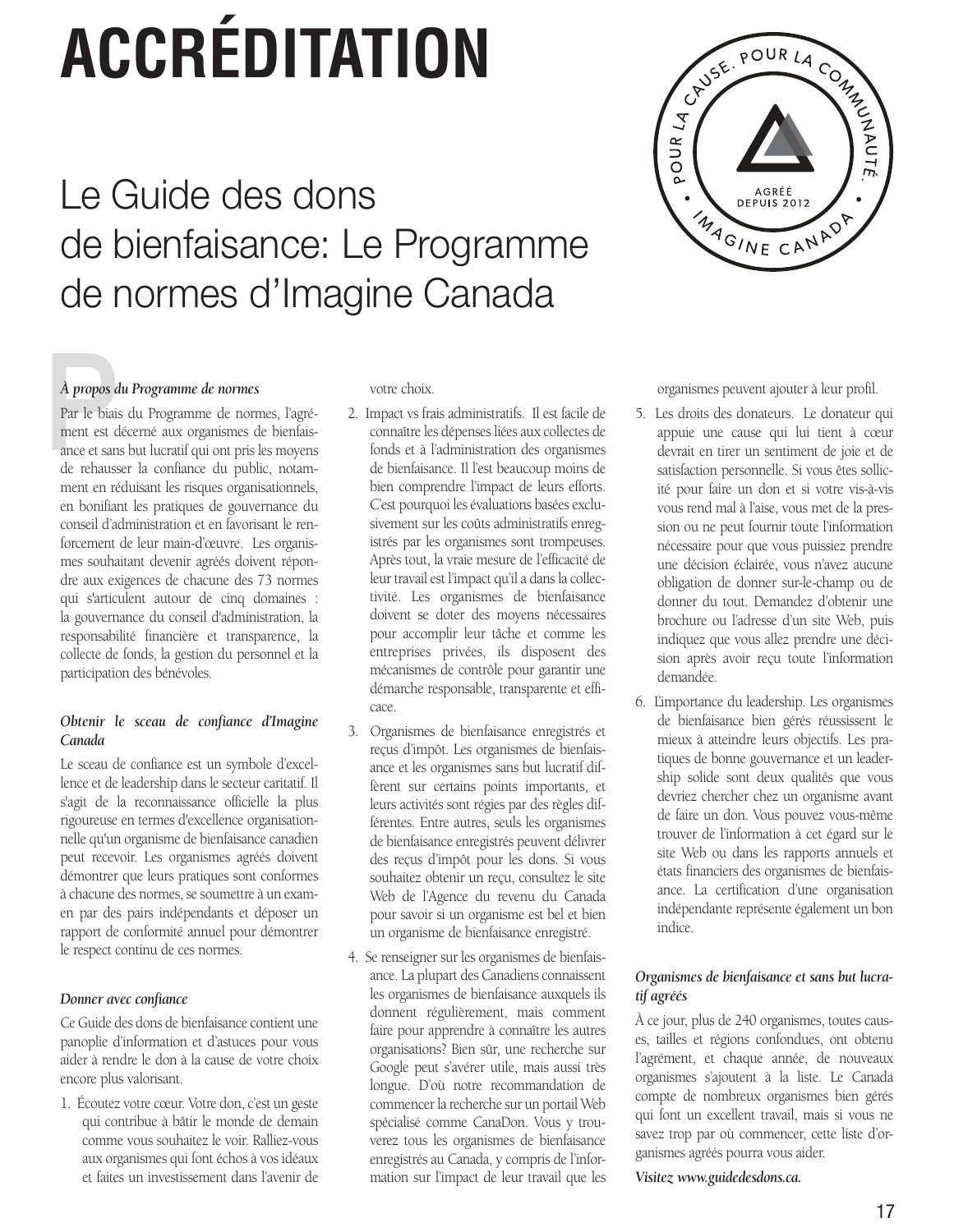## **ESTATE DONATIONS**

### Time and Flexibility

Earlier<br>Margaret<br>grant sta<br>ily found<br>Princess Earlier this year I visited Princess Margaret Cancer Centre in Toronto for a grant status update meeting with a family foundation. I used to work at the Princess Margaret Cancer Foundation, but left 20 years ago. Returning after two decades provided me perspective on two key charitable estate planning considerations: time and flexibility.

The Cancer Centre and the treatment of cancer has changed massively since I worked there. An obvious sign was a complete renovation of the 1995 building for which I helped raised funds. It has now outgrown its original space and the building is being reconfigured to accommodate three times the patients it was designed for. Philosophies and models of care also change. There is a new palliative care clinic, noteworthy because when I left in 1999, we were battling for a rudimentary palliative care program.

Finally treatment has dramatically advanced. The family foundation is funding a world-leading comprehensive program in metastatic brain cancer. In my day when cancer spread to the brain from a primary site, such as lung, there was little that could be done aside from basic pain relief. Now patients are living

longer, precision tools like gamma knife radiation are used and there is a real commitment to patient education – both in hospital and to the world. The focus is on preserving cognition and quality of life. It's a big change.

My return visit underscores some of the traps and challenges that are inherent in planning estate donations. Often a gift is planned years before death and, frankly, it's hard to imagine future needs based on current information. Today's priorities, programs, techniques and organizational structures will change by the time the gift is realized. The planning process should be guided by Heraclitus's observation that "the only constant is change".

A gift by will requires humility and self-awareness in the planning. Most charities prefer estate donations to be unrestricted, but some donors want to be more targeted in their support. Here's some thoughts:

- When drafting wills, avoid narrow and inflexible restrictions on the use of the gift, for example, naming programs, department and projects.
- Avoid naming current staff. Employment and roles change.



*Malcolm Burrows* Head, Philanthropic Advisory Services, Scotia Wealth Management

- Identify essential elements of the charitable purpose that will endure. At a teaching hospital, these would include patient care, education and research. In the education world, scholarships are another.
- Preferences can be stated such as no endowments or capital projects – that don't unduly restrict focus on essential elements of the charitable purpose.
- If the gift has restrictions, ensure the executor and charity are given latitude to negotiate a variation of purpose.

My return visit to Princess Margaret felt a bit like time travel. And in a sense, drafting a will to make a gift at an unknown time in the future requires thinking like a time traveller. It's a goofy metaphor, but it is worth remembering that planning a future gift is inherently different than making one today.

*Malcolm is a philanthropic advisor with 25+ years of experience. He is head, philanthropic advisory services at Scotia Wealth Management and founder of Aqueduct Foundation.*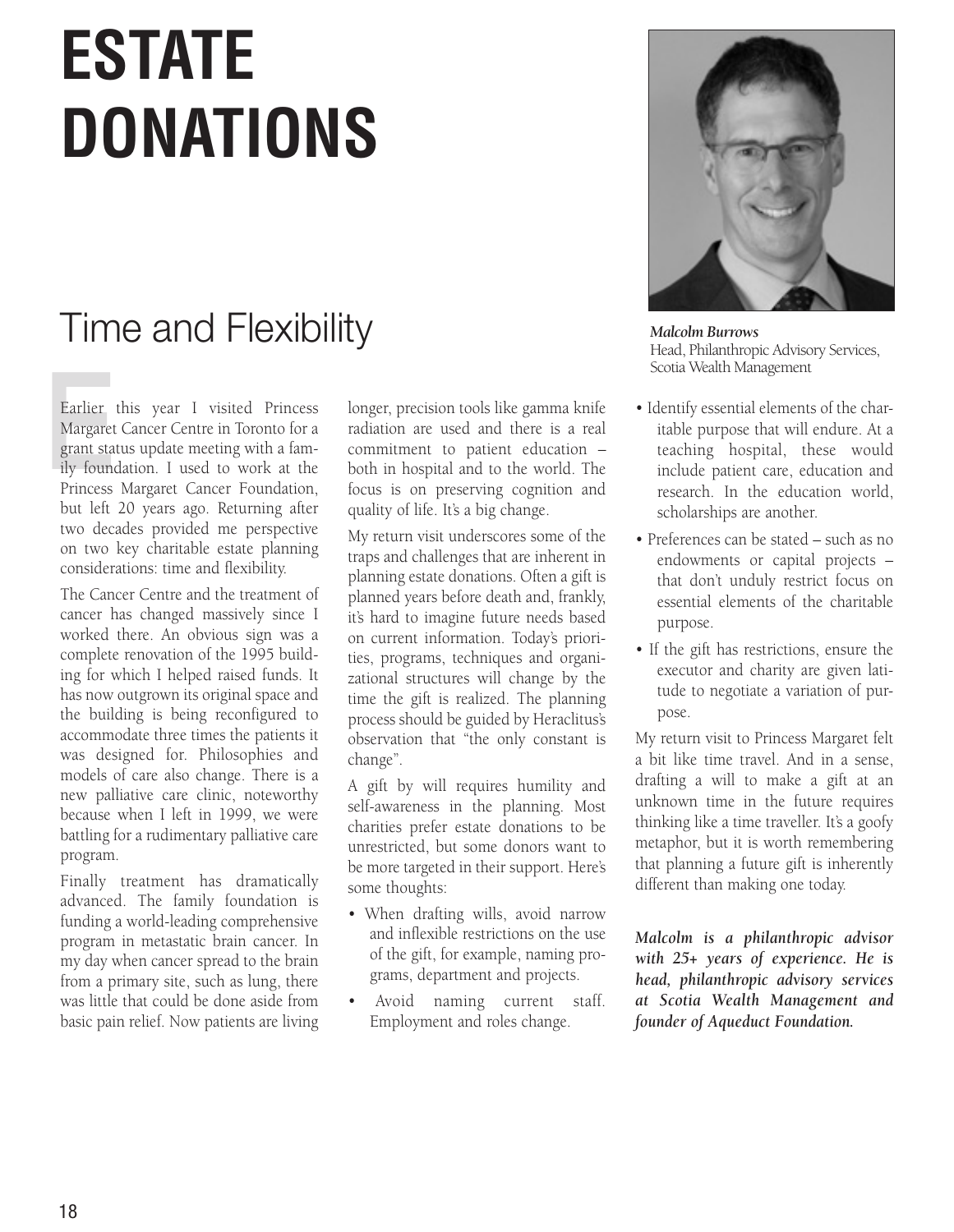## $N$ **EW** LEGISLATION

## **Political Activities** of Charities

#### *Introduction*

**Introdu**<br>There h<br>over the<br>charities There has been a great deal of activity Filter has been a great dear or activity<br>over the past few years over the role of charities in public policy debates and a number of significant developments recently that have changed the landscape for charities in this area. **Introducti**<br>There has<br>over the p<br>charities in Department of Finance on August 29, 2014 over the past iew years over the TO

#### Background with under the Income Tax Act RSC 1985, with the Income Tax Act RSC 1985, with the Income Tax Act RSC 1985, with the Income Tax Act RSC 1985, with the Income Tax Act RSC 1985, with the Income Tax Act RSC 1985, with the Inc

The precursor to the recent developments starts with the Canada Revenue Agency (CRA) audit programme of  $r_{\text{re}}$  reviewing the political activities of charreviewing the pennear derivates of endfirst wave of audits targeted environmental charities but later expanded to include poverty, human rights and international-development charities. The government later clarified that while about 30 charities were audited with respect to political activities, only 5 resulted in determinations to revoke registration, all of which were primarily based on facts that were beyond their involvement in political activities. deemed to additional to the doublemorement in pention determines.

In January 2016 the government announced a suspension of the audits and commenced a public consultation on the rules regarding the involvement of charities in political activities.

On May 4, 2017 the CRA published the Report of the Consultation Panel on the Political Activities of Charities (the reflected the terms of the terms of the terms of the terms of the terms of the terms of the terms of the terms of the terms of the terms of the terms of the terms of the terms of the terms of the terms of the terms of the Consultation Report ).

Recommendation no. 3 of the Consultation Report recommended that "the Act should be amended by deleting any reference to non-partisan political activities to explicitly allow charities to fully engage, without limitation, in non-partisan public policy dialogue and development, provided that it is subordinate to, and furthers, their charitable purposes".

On July 16, 2018 the Ontario Superior Court of Justice struck down those provisions of the Income Tax Act (the "Act") that restricted the amount of non-partisan political activities that a registered charity could undertake. The Canada Without Poverty v. AG Canada ("CWP") case1 provided that these provisions infringe on the charity's right of freedom of expression under ss. 2(b) of the Canadian Charter of Rights and Freedoms. The court also found that there was "no justification of ss.  $149.1(6.2)$  that draws a distinction 119.1(0.2) that draws a distinction non-partisan 'political activities' in the nature of public policy advocacy". on jury 10, 2010 the Omano Superior

On August 15, 2018, the Minister of can engine to, the changes to the changes to the changes of Futuristic and the anti-the difference and inter-CWP decision would not change the direction of the government to take ancellon of the government to take on political activities and to implement Recommendation no. 3 of the Report of the Consultation Panel on the Political Activities of Charities (the "Report")3 (See Fasken Bulletin on "Political Activities of Charities: A New World" dated August 21, 2018). To this end, the Act was revised to effectively remove the tion to appear this decisions but the on pointcal activities and to implement



*Elena Hoffstein Fasken Martineau DuMoulin LLP*

distinction between 'non-partisan political activities' and 'charitable activities' by confirming that 'public policy dialogue and development' would be included in the definition of 'charitable activities'.

#### *Evolution of the New Legislation*

On September 14, 2018, the Department of Finance unveiled draft legislative proposals regarding political activities of charities (the "Proposals"). These Proposals would remove the reference to the "substantially all" test relating to the ability of charities to engage in political activities. The explanatory notes that accompanied this draft legislation clarified that the CRA would make the determination of permitted political activities by reference to the common law (of which there was little). qualities by reference to the common

A draft guidance, Charities and public policy advocacy was released on October 2, 2018 ("Draft Guidance"), which was intended to replace the current CRA michaed to replace the carrelate star<br>guidance, CPS-022, Political Activities. However, this was later withdrawn.

On October 25, 2018, the Department of Finance tabled a Notice of Ways and Means Motion to implement the changes noted above. The changes went beyond what was in the Proposals by providing that charitable activities include, without limitation, public policy dialogue and development activities carried on in furtherance of a charitable purpose. On October 25, 2018, the Departr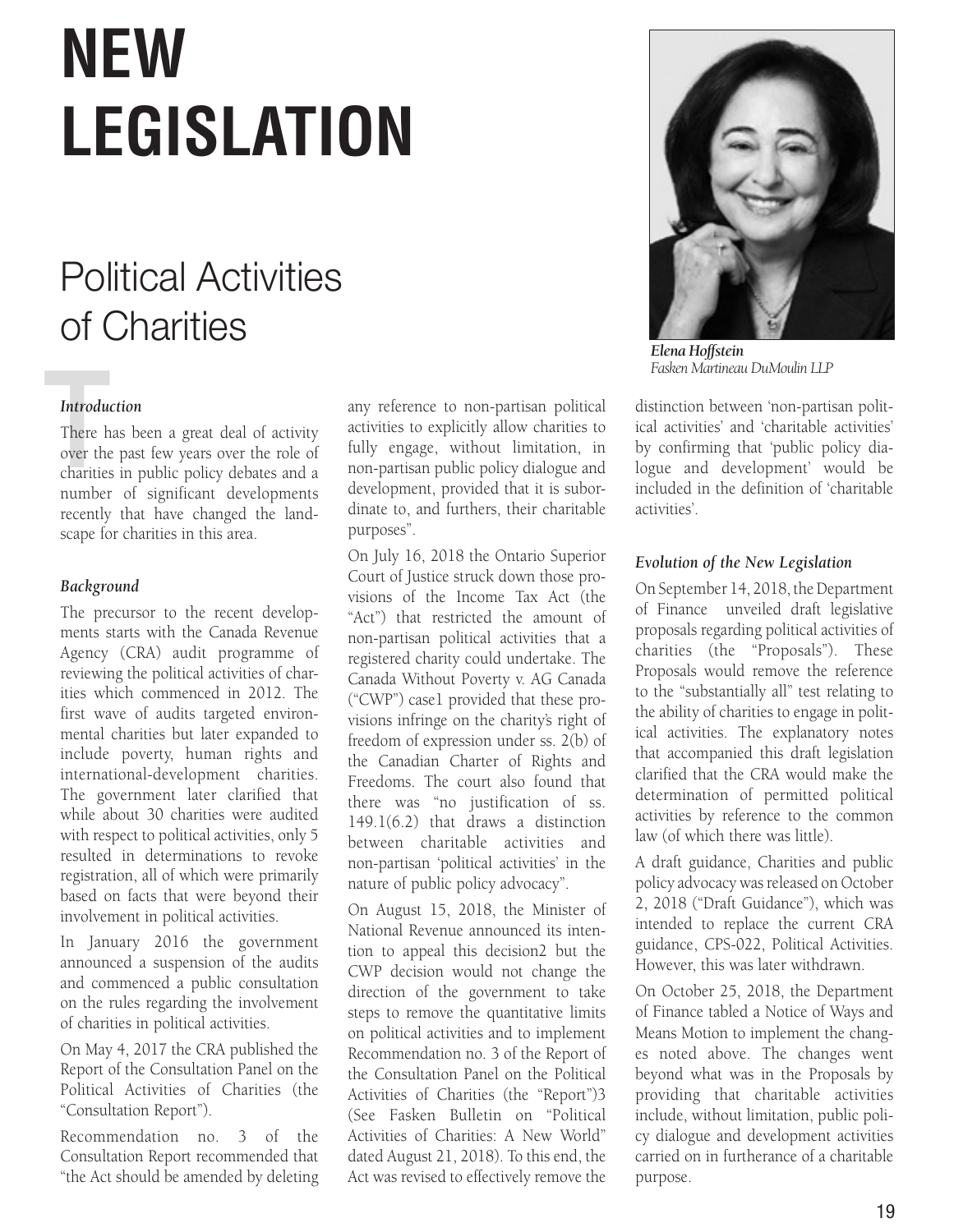On December 13, 2018, Bill C-86, Budget Implementation Act, 2018, No. 2 received Royal Assent. A number of the amendments are retroactive to prior years such as 2008 and 2012 and thus impact suspended audits.

Bill C-86 amends the Income Tax Act in the following ways:

- a) it removes the "substantially all" test in ss 149.1(6.1)(6.2) and (6.201);
- b) it retains the prohibition on charities from devoting their resources to the direct or indirect support of or opposition to any political party or candidate for public office";
- c) it removes the suspension for non-compliance with the "substantially all" test but permitted suspension for devotion of resources to partisan activities;
- d) it adds new definition of charitable activities to include public policy dialogue and development activities carried on in furtherance of a charitable purpose (the explanatory notes clarify that there are no limitations on this activity); and
- e) it adds a new ss. 149.1(10.1) which provides that "Subject to subsections (6.1) and (6.2) public policy dialogue and development activities carried on by an organization, corporation or trust in support of its stated purposes shall be considered to be carried on in furtherance of those purposes and not for any other purpose"4 (the explanatory notes clarify that these activities will not be considered to reflect a separate political purpose).

It should be noted that the legislation does not contain a definition of public policy dialogue and development activities but the explanatory notes indicate that these activities "generally involve seeking to influence the laws, policies or decisions of a government whether in Canada or a foreign country" by "providing information, research, opinions, advocacy, mobilizing others, representation, providing forums and convening discussions".

#### *Draft Guidance*

On January 21, 2019, the CRA released a

draft guidance, CG-027, Public policy dialogues and development activities (the "Draft Guidance").

The following are highlights of the Draft Guidance:

The Draft Guidance confirms that public policy dialogue and development activities (referred to as PPDDAs) include "seeking to influence the laws, policies, or decisions of a government, whether in Canada or a foreign country".

PPDDAs can be described as activities a charity carries on to participate in the public policy development process, or facilitate the public's participation in that process. A charity can also transfer resources to another qualified donee to support the recipient's PPDDAs. As long as a charity's PPDDAs further its stated charitable purpose, the Act places no limit on the amount of PPDDAS a charity can engage in and expenditures toward PPDDAs will be included in determining whether a registered charity has met its disbursement quota.

The Draft Guidance includes the following list of PPDDAs from the Consultation Report:

Providing information – charities may provide information to their supporters or the general public related to their charitable purposes (including the conduct of public awareness campaigns) in order to inform or persuade the public in regards to public policy. Such information must be truthful, accurate, and not misleading.

Research – charities may conduct research into public policy, distribute the research, and discuss the research and findings with the media and with others as they see fit. Note that to advance education as a charitable purpose, a charity's research must meet the criteria in Policy statement CPS-029, Research as a charitable activity.

Disseminating opinions – charities may express opinions on matters related to their charitable purposes to participate in developing public policy, as long as they draw on research and evidence and are not contrary to hate speech laws or other legitimate restrictions on freedom of expression.

Advocacy – charities may advocate to

keep or change a law, policy, or decision, of any level of government in Canada, or a foreign country.

Mobilizing others – charities may call on supporters or the general public to contact politicians of all parties to express their support for, or opposition to, a particular law, policy, or decision of any level of government in Canada or a foreign country.

Representations – charities may make representations in writing or verbally to elected officials, public officials, political parties, and candidates, and appear at parliamentary committees, to bring their views to the public policy development process, and may release such materials publicly. Note that a charity engaging in this type of activity may be required to register as a lobbyist organization.

Providing forums and convening discussions – charities may invite competing candidates and political representatives to speak at the same event, or may request written submissions for publication, to discuss public policy issues that relate to the charity's purposes.

Communicating on social media – charities may express their views, and offer an opportunity for others to express their views, in regards to public policy, on social media or elsewhere.

It is important to note that there are requirements that charities need to satisfy before they may engage in PPDDAs, namely that:

- (a) the PPDDAs must relate to the charity's stated charitable purpose; and
- (b) the PPDDAs, when considered together with the charity's stated charitable purpose, would meet the public benefit test of the CRA.

In other words, charities may not be established for the sole purpose of engaging in PPDDAs.

#### *No Partisan Political Activity*

The Draft Guidance continues to confirm that charities are prohibited from partisan political activity. They cannot "directly or indirectly support or oppose a political party or candidate for public office".

Examples of direct support include the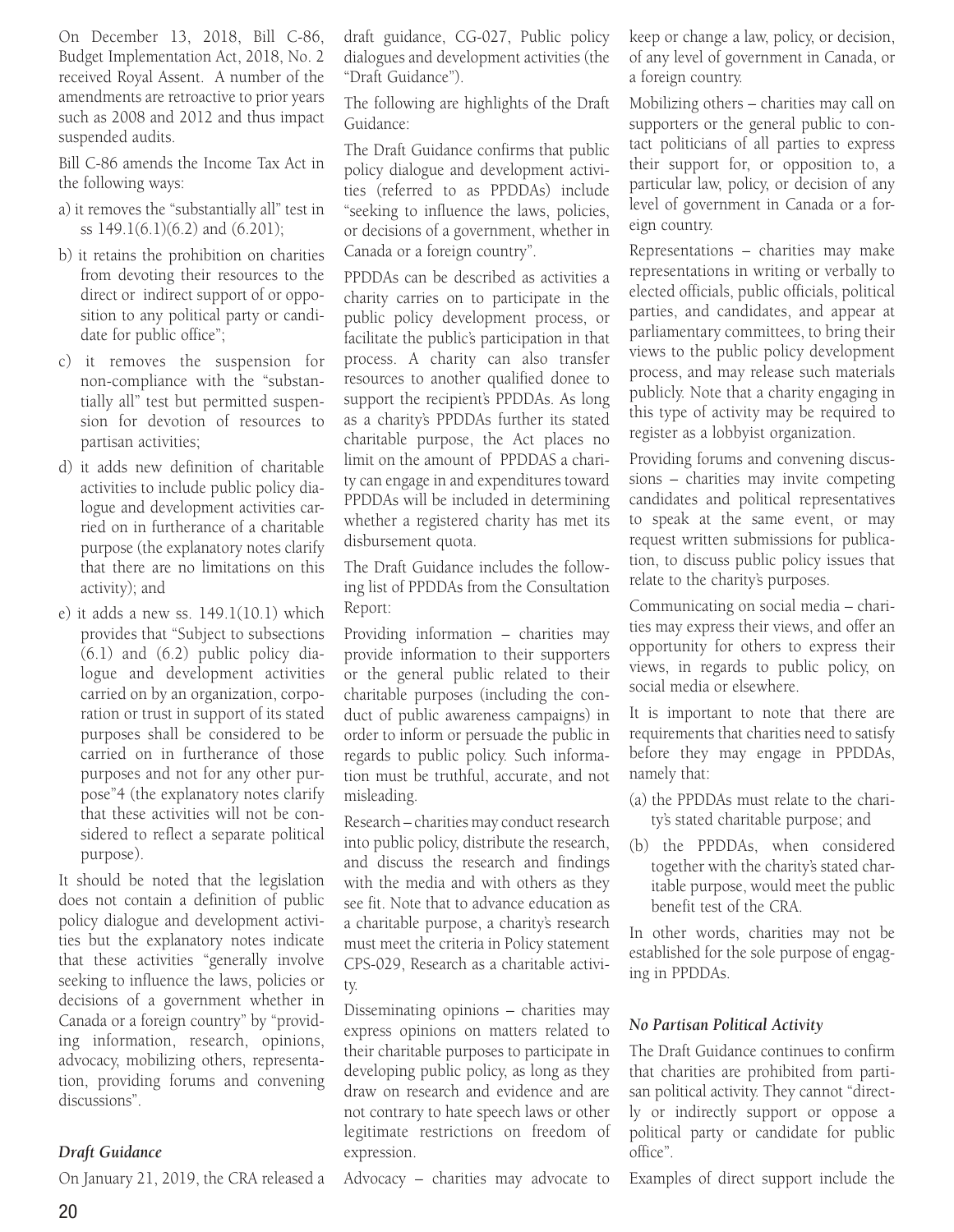following:

- a) endorsing a candidate over social media;
- b) telling people on a charity's website not to vote for a political party; and
- c) making a donation to a political party or a candidate's election campaign.

Examples of indirect support or opposition include the following;

- a) internal planning documents of a charity explicitly confirm it will oppose a political party that takes a different view on certain policy issues; and
- b) internal minutes of a directors meeting record decision to oppose a candidate in a provincial election.

The Draft Guidance gives examples of allowed activities as follows:

- a) communicating about policy issues either in or outside of an election period, provided they do not identify a political party or candidate; and
- b) informing the public about policy positions of political parties and candidates so long as it does so in a neutral fashion, hold all candidates debates, or provide the voting record for all MPs or other levels of government on an issue.

#### *Blogs/Websites*

In addition the Draft Guidance clarifies that if a charity has a blog or website it

is required to monitor these platforms and remove messages that support or oppose a political party or candidate for public office or post a notice that messages that support or oppose a political party or candidate will be removed.

#### *Representatives of a Charity*

The Draft Guidance also provides guidelines on how representatives of charities may personally engage in partisan political activities.

For instance, the Draft Guidance provides that while representatives of a charity, such as directors, are permitted to engage in political processes in their personal, private capacity, they:

- a) must not use the charity's resources (i.e., office space, supplies, equipment, publications, or human resources) to support their personal political involvement;
- b) must not use events or functions organized by the charity as a platform to voice their own political views; and
- c) are encouraged to indicate that their comments are personal rather than the view of the charity.

Finally, the Draft Guidance notes that while the Act permits PPDDAs without restriction there are other legal requirements that a charity must be aware of such as federal and provincial lobbying and election legislation and the common law in different provinces.

#### *Effect of the Proposed Changes*

The new legislation and the Draft Guidance are a welcome development and will give charities greater opportunities to fulfil their charitable purposes and advocate for the charitable causes they promote.

Charities should revisit their policies on political advocacy as they may be too restrictive given the new rules.

The Draft Guidance makes it clear that the government will rely on records to satisfy itself that charities are complying with the new law and charities must keep in mind that the onus is on them to ensure that the PPDDAs are done in compliance with the Act.

Records of minutes relating to political activities should demonstrate that the primary consideration in carrying on PPDDAs is to further the stated purposes of the charity and provide a public benefit.

Absence of records make it difficult to support an argument that the charity is in compliance should an issue arise.

Expenditures on PPDDAs should be properly characterized as they now qualify as charitable activities.

*Elena Hoffstein is a Partner at the law firm of Fasken Martineau DuMoulin LLP practising in the areas of private client services and charity law*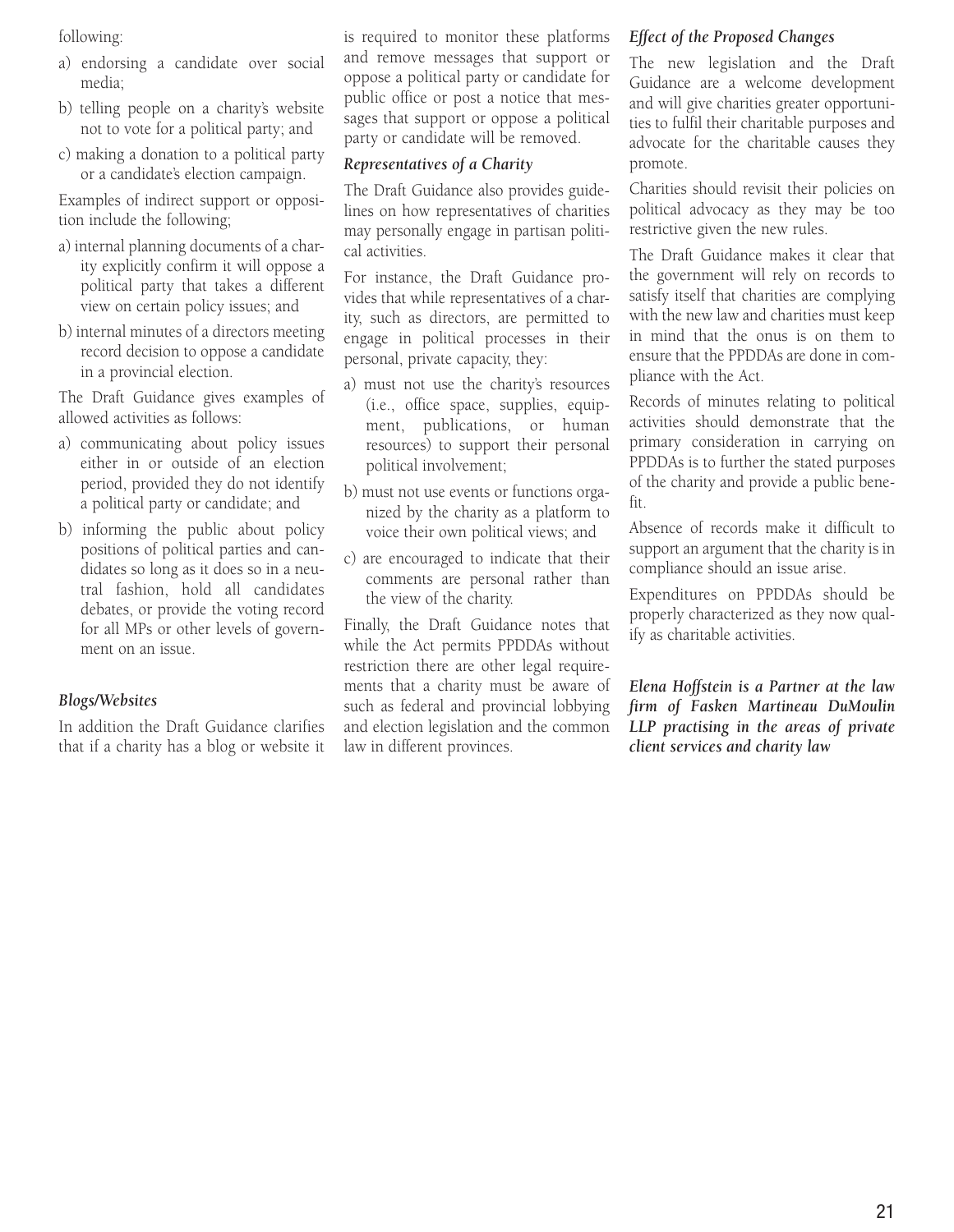## **PROFILE**

### Dedicated to solving the osteoarthritis mystery

Sharon k<br>have. He<br>when sho<br>commun<br>drap Sh Sharon knew all too well, the devastation that arthritis can have. Her mother, Clarice, was diagnosed at a time in her life when she was enjoying a vibrant life, actively involved in her community, her passions and above all, enjoying her two children, Sharon and her brother Bill.

Osteoarthritis severely affected Clarice's knees and hips, causing intolerable pain and limiting her life. Sharon's decision to invest in research to find a cure was done in honour of her mother and the tremendous inspiration her mother had been to her.

Sadly, Sharon also developed severe, limiting, multi-joint osteoarthritis, and endured many surgeries over the years. While waiting for surgery to relieve her pain and give her back some movement, her weakened body led her to a terrible fall and the loss of her life at the age of 68.

Sharon and her mother shared the feeling that early diagnosis is a key factor before the damage is done. Other factors they wanted to understand were: why one person in a family develops arthritis and another does not, why arthritis manifests in differing extremes depending on the individual, and for exam-



*Sharon McLean, legacy donor with Sandra Dow, The Arthritis Society*

ple, why it might develop in your hands and not your feet or vice versa. In Sharon's opinion, "Osteoarthritis is a big mystery." Through the establishment of this Gift in her Will, Sharon's legacy continues in the fight against arthritis so that future generations need not suffer.

I had the pleasure of getting to know Sharon, and if ever there was an award for courage and spirit – she would run away with the prize. What an inspiration Sharon was and remains. When she would contemplate her situation and her mother's, there was never an ounce of complaint ... only her characteristic sense of humour and sparkling eyes. What an honour to assist Sharon in creating her legacy.

Today, we honour Sharon and her vision. Her legacy lives on. On behalf of everyone at the Arthritis Society, thank you to all of our valued supporters. Your generosity is vital to everything we do. May this knowledge give you great satisfaction.

*Sandra Dow Vice President Philanthropic Giving The Arthritis Society*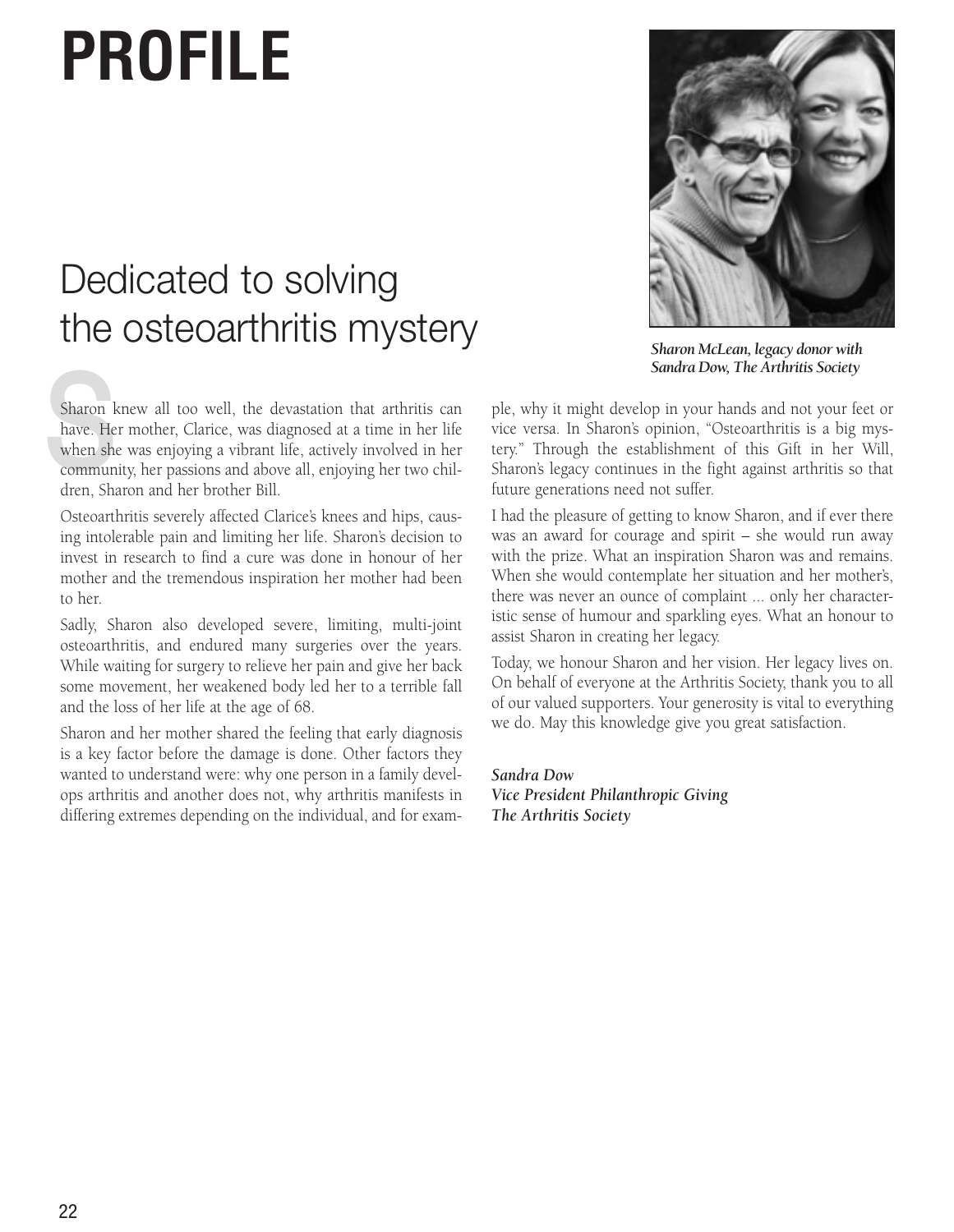## **CHARITIES CHALLENGED**

### Government Has a Role in Strengthening Canada's Charities and Non-Profits:





*Senator Terry Mercer*

*Senator Ratna Omidvar* 

Canada's cl<br>the second<br>24 million<br>the popula<br>non-profit Canada's charitable and non-profit sector is the second largest in the world. More than 24 million Canadians — about two-thirds of the population — donated to a charity or non-profit organization in 2013.

But, as generous as Canadians are, there are still underlying challenges in the charitable and non-profit sector, which is in danger of failing the most vulnerable populations.

The number of donors in Canada is on the decline. Charitable and non-profit organizations are struggling to retain enough employees and volunteers to function dayto-day.

A recent report from Canada Helps, a non-profit organization that promotes online fundraising, puts the problem into perspective. It showed that while donations from Canadians reached more than \$9 billion in 2015 — the most ever recorded donations over the past decade have remained stagnant when inflation is factored in.

The report also revealed the number of families and individuals who claimed donations on their tax returns has dropped consistently. Between 2006 and 2015, the number of families who have claimed donations on their taxes has decreased by 149,000.

Whether it's poverty reduction, cutting-edge research in the fight against cancer, humanitarian aid for victims of natural disasters, or donations to the local school, charities and non-profits provide a vital lifeline to many communities. Because of these vital services that the organizations and their volunteers provide, reliable data is needed.

But data on this sector is severely outdated, so an in-depth review is long overdue.

In January 2018, the Senate created a spe-

cial committee to study Canada's charitable and non-profit sector and the many challenges it faces.

Since then, we, as members of the Special Senate Committee on the Charitable Sector, have heard from several witnesses from across Canada.

An alarming trend plaguing this sector right now is the aging donor population. Over the past several months, our committee heard from experts in the field who all warned that we need to engage the next generation of donors.

Today, the vast majority of donors to charities and non-profits are older Canadians who are cutting back on their contributions and volunteering as they age. Canadians with a religious background are responsible for the bulk of donations but that segment of the population, too, is on the decline.

According to Statistics Canada, 35% of donors were 55 and older in 2013, up from 29% in 2010.

We also heard that professionals in the sector – from frontline staff to senior executives – are often underpaid and provided with few benefits or pension products.

Peter Elson, a professor at the University of Victoria, spoke from his experience as an executive director of a charity for 15 years.

"At the point of their retirement, the tables get turned and non-profit staff become the ones in need, even though they may have spent their whole careers helping others," he told committee members.

One of the reasons we are seeing this play out in the charitable and non-profit sector is because governments have increasingly been providing project-based funding rather than core funding for charities and non-profit organizations. This makes it difficult for organizations to retain full-time employees because they never know if the funding will be there for the next project.

How can organizations in the charitable and non-profit sector survive if they can't maintain consistent funding for projects or if they lose valuable talent to the private or public sector?

Some provinces have moved toward triennial funding so that resources are guaranteed for three years instead of applying for funding annually with no guarantee.

But funding challenges go well beyond transfers from government. Witnesses have outlined a number of regulatory barriers that prevent many organizations from launching social enterprises and accessing the capital needed to fuel their innovative solutions.

Our committee also heard about the regulatory challenges charities and non-profits face when applying for charitable status, which can require costly legal expertise to overcome. These challenges include taking the government to the Federal Court of Appeal.

We heard from experts that this process is too cumbersome and costly for charities and non-profits — they believe registration appeals should instead be heard by the Tax Court of Canada.

As recently as two years ago, a Consultation Panel on the Political Activities of Charities, appointed by the Minister of National Revenue, recommended the Income Tax Act be changed so that these kinds of appeals can be heard by the tax court in order to "level the playing field."

These are just some of the concerns that are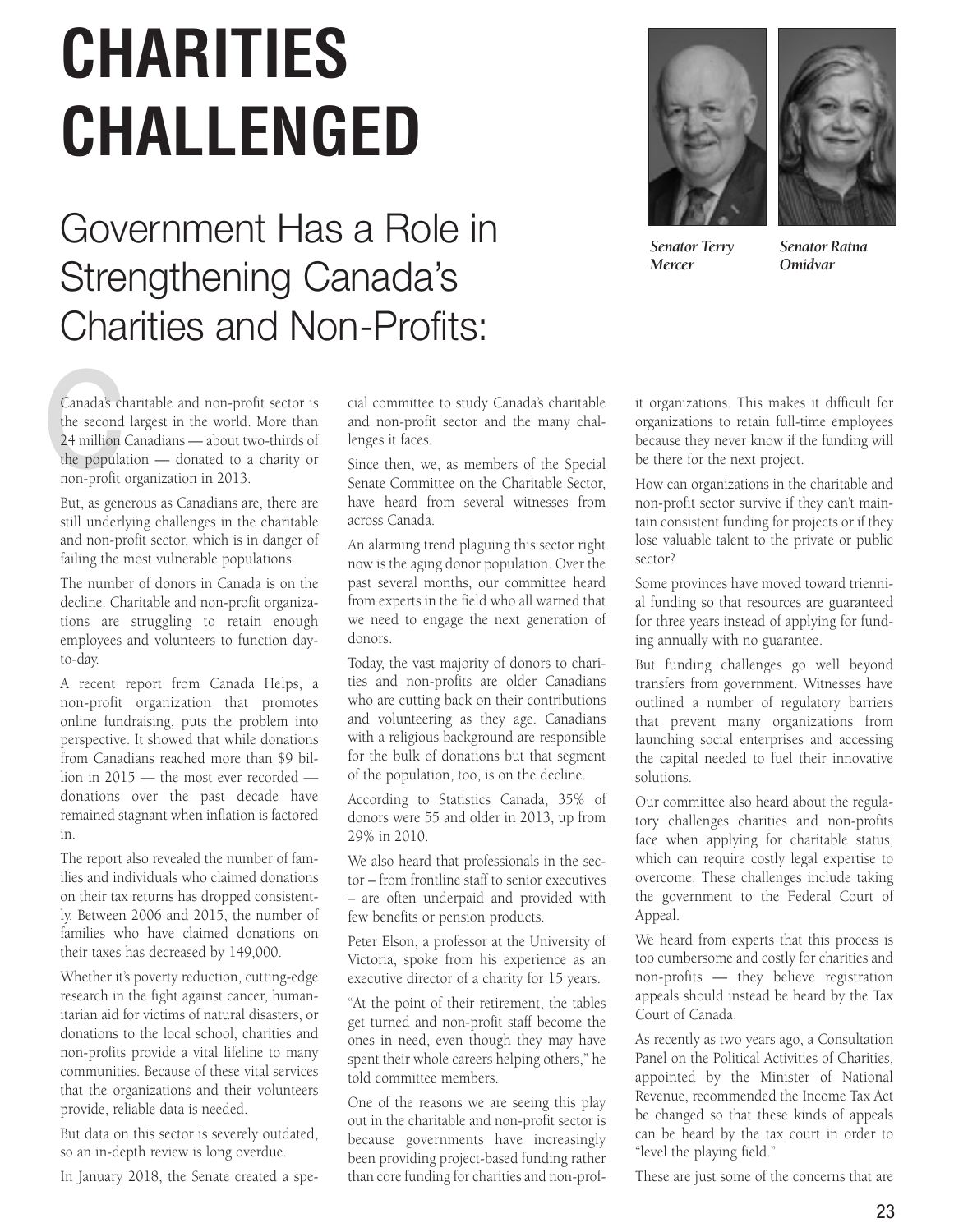being raised as we continue to study the charitable and non-profit sectors in Canada. But our work is not yet finished.

We have launched an online questionnaire asking Canadians to help us better understand the challenges faced by the sector and

we anticipate hearing from more witnesses in the coming months before we release concrete recommendations. What our work has already told us, however, is that the charitable and non-profit sectors are in serious danger of falling behind unless the government takes

swift action to make it more sustainable and fairer.



*This article was first published at The Philanthropist which can be found at thephilanthropist.ca*



Malcolm D. Burrows

#### This Year's Editorial Line-up



Charlotte McGee



Senator Terry Mercer



Senator Ratna Omidvar



 $E$ eria Honstein with a characteristic with a characteristic via characteristic via characteristic via characteristic via characteristic via characteristic via characteristic via characteristic via characteristic via char Elena Hoffstein



Alison Stoneman



Teresa Marques



Marina Glogovac



**Emily Hubling** 



James M. Parks



Kimberley MacKenzie

*Malcolm Burrows*

*Head, Philanthropic Advisory Services*

A Summary of

A Summary of

A Summary of

Tax Considerations

Tax Considerations

**DONATIONS**

**DONATIONS**

Tax Considerations**CHARITABLE**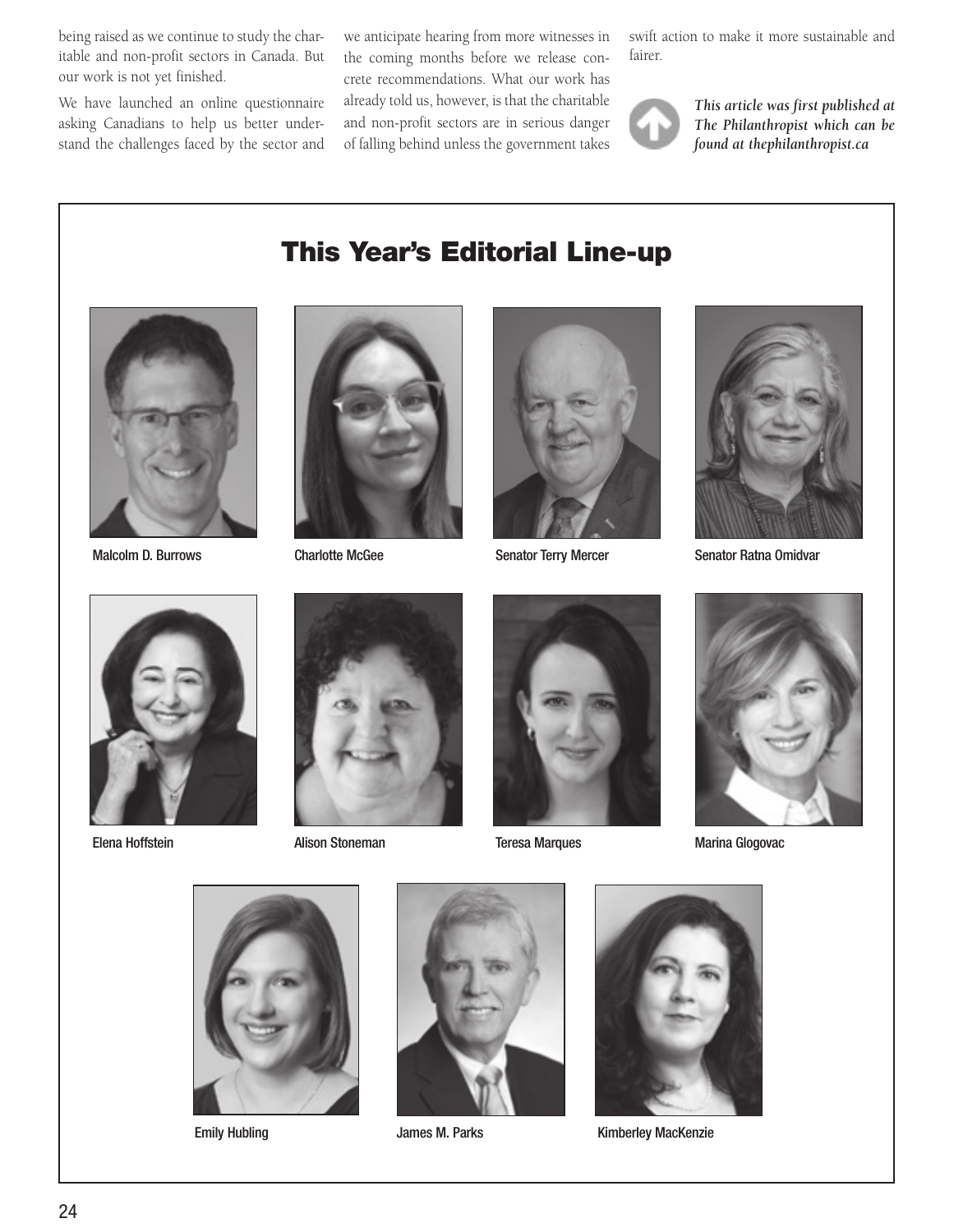## **ESTATE PLANNING**

### Benefits of Estate Planning for Today's Young Adults

Tradition<br>cence in<br>marked<br>with one<br>and the Traditionally, the transition from adolescence into formal adulthood has been marked by certain milestones: moving in with one's partner, engagements, weddings, and the first purchase of a car or house, for example.

Today, however, as Dr. Steven Mintz notes in his Psychology Today article on modern adulthood, $<sup>1</sup>$  the journey to achieving adult</sup> status is "far slower and much less uniform" than it was in previous generations.

The Canadian Encyclopedia reports that in recent years, the average age of first marriage in Canada is close to 30 years old for women, and 32 years old for men.<sup>2</sup> This contrasts sharply with the 1960s and 1970s, when young people in Canada were more likely to marry between the ages of 23 and 25 years old.<sup>3</sup>

Similarly, while the average young adult in the sixties could expect to achieve such "emblems of adulthood" as home ownership, marriage, children, and a stable job by around the age of  $24,4$  far fewer young adults in the 2000s will have attained these markers by this same period. According to Statistics Canada, 54% of men and 43.4% of women in Canada have never married by their early thirties.5 In Mintz's article, he notes that rates of childbearing, homeownership, and even car ownership for young adults have also sharply declined from those of past generations.<sup>6</sup>

Notably, many of the traditional adulthood markers relate to asset accumulation – whether it's the paycheque associated with a steady and lucrative job, or an investment in a home or vehicle, for example. With fewer millennials travelling down these conventional paths to adulthood, and arguably having fewer assets to their names, should

today's young adults be concerned with formulating a plan for their estate?

In my view, the answer is yes. This article will address three of many reasons to set up an estate plan as a young adult today.

#### 1 **1. Your assets can be distributed to the beneficiaries of your choice, instead of being determined by Intestacy**

In Ontario, Part II of the Succession Law Reform Act (the "SLRA")<sup>7</sup> governs how one's assets will be divided if a person dies "intestate" – namely, without a Last Will.

As many young millennial adults are unmarried and without children, I will focus on subsections 47(3)-(11) of the SLRA.8 These subsections delineate how an estate will be divided if one dies without a will and has neither a spouse nor children (notably, common law spouses are not included as a "spouse" on intestacy). These rules can be summarized as follows:

- 1. If the Deceased has no spouse and no issue, the estate goes to the Deceased's surviving parents, equally.
- 2. If there are no surviving parents, the estate goes to the Deceased's siblings equally (and if a sibling has predeceased, that sibling's share goes to their respective children).
- 3. If there are no siblings, the estate goes to the Deceased's nephews and nieces equally.
- 4. If there are no nephews or nieces, it goes to the next of kin of equal degree of consanguinity. In some cases, distant relatives can end up inheriting from the estate, despite otherwise having no relationship with the Deceased.



*Charlotte McGee* Hull & Hull LLP

5. If there are no next of kin, the estate escheats to the Crown.

Making an estate plan empowers a party to decide specifically to whom their assets – of both financial and sentimental value - will go.

Importantly, any unpaid debts of the Deceased, as well as the expenses and liabilities of the estate (e.g. funeral expenses, taxes, legal fees, etc.), are a first charge on the assets of the estate, and must be paid by the estate before assets will be distributed to beneficiaries.

#### $2. Y$ <br>asse **2. You can choose who will manage your assets, limited or not**

By way of a Last Will and Testament, one can appoint an Estate Trustee (or Estate Trustees) of their Estate. Among many other critical duties, the Estate Trustee is responsible for securing the assets of the Estate; settling any of the of the Deceased's debts and taxes; ensuring the Deceased's assets are distributed in accordance with the Deceased's wishes; and, often, tending to funeral arrangements.

When a person dies intestate and an Estate Trustee is not appointed, the process of the administration of their Estate becomes much more onerous, and can be significantly delayed. By executing a Will which appoints an Estate Trustee, one can ensure that a responsible and trustworthy person, who is up to the task, will give effect to their final wishes and manage their estate effectively after death.

#### $\frac{3. \text{Y}}{3. \text{Y}}$ **3. You can document your intentions for your intangible, digital assets**

A recent Globe and Mail article by Brenda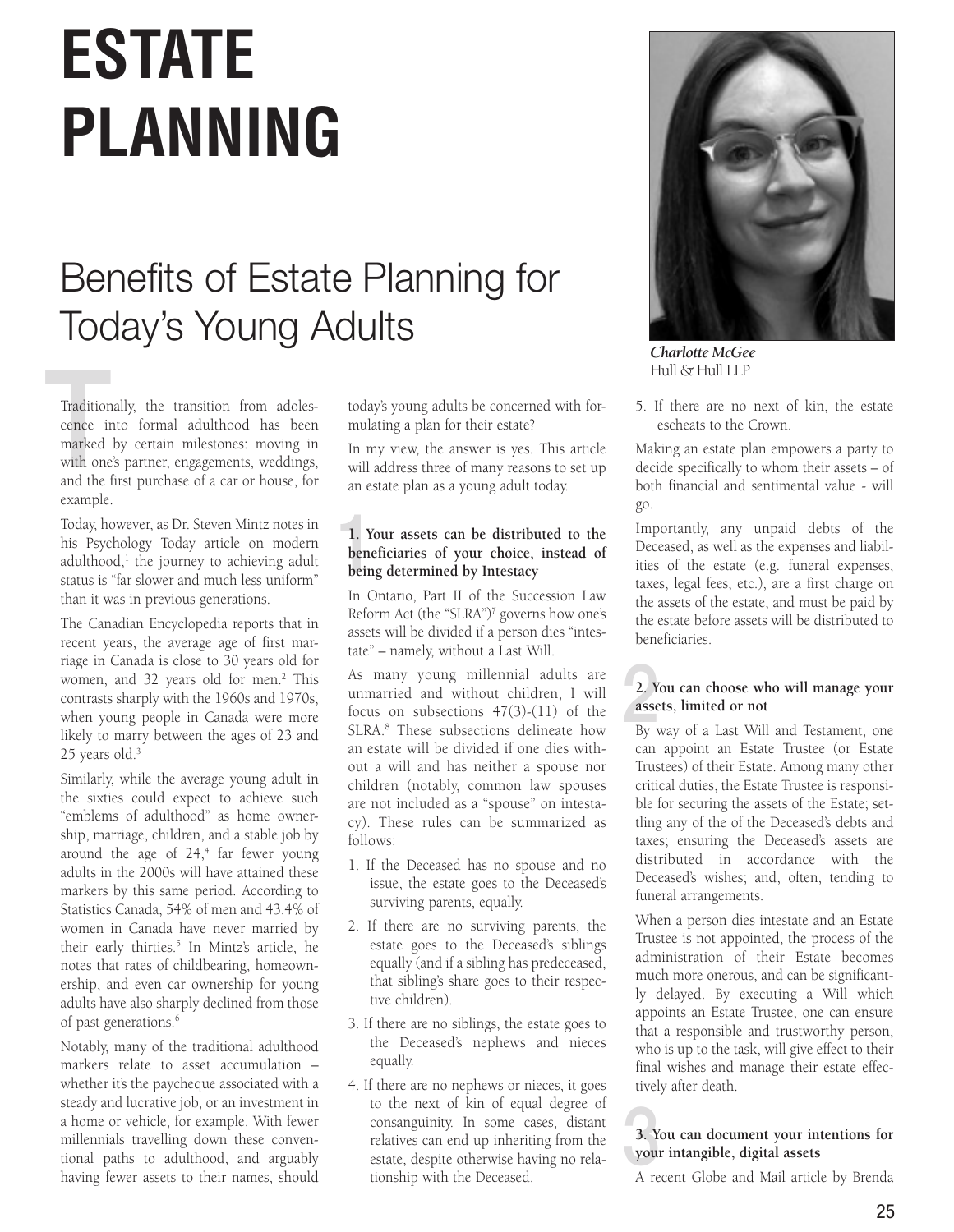Bouw9 sums it up succinctly: neglecting to plan for one's online assets can create "huge headaches" for executors, especially in light of Canadians' "expanding digital footprints".

In addition to those online assets which have true financial value - such as cryptocurrency, Paypal accounts, and some loyalty rewards programs - many digital assets, like Facebook or Instagram accounts, can have significant personal and sentimental value. By stating one's preferences for digital assets management in an estate plan, one can better ensure that their wishes for these assets are honoured, and potentially reduce conflicts between loved ones that might otherwise arise in this respect. The Globe and Mail cites Facebook profiles as a prime example:

"For instance … some loved ones may want a family member's Facebook profile to remain active after they pass away, for remembrance; while others might want to delete the account, for closure."10

If this article has inspired to start your estate planning process, I encourage you to meet with a trusted Estates Lawyer to assist with your planning needs.

*Charlotte McGee is an associate at Hull & Hull LLP. She was called to the Bar of Ontario in 2018. Charlotte holds a J.D. from Queen's University and a B.A. in English Literature and Psychology from McGill University.*

3. *Ibid*.

4. Mintz, *supra* note 1.

6. Mintz, *supra* note 1.

7. Succession Law Reform Act, R.S.O. 1990, c. S.26 ["SLRA"].

8. Ibid, *ss* 47(3)-(11).

9. Brenda Bouw, "Don't forget about digital assets in your estate plan" (24 Sept 2018) online: The Globe and Mail <https:// www.theglobeandmail.com/investing/globe-wealth/article-dont-forget-about-digital-assets-in-your-estate-plan/>.

10. *Ibid*.

<sup>1.</sup> Steven Mintz, Phd, "The Tangled Transition to Adulthood" (4 Aug 2015), online: Psychology Today <https://www.psychologytoday.com/ca/blog/the-prime-life/201508/the-tangled-transition-adulthood-0> ["Mintz"].

<sup>2.</sup> Margarit Eichler, "Marriage in Canada" ed. Anne-marie Pedersen (14 Feb 2018), online: the Canadian Encyclopedia <https://www.thecanadianencyclopedia.ca/en/article/marriage-and-divorce> ["Canadian Encyclopedia"].

<sup>5.</sup> Anne Milan, "Marital Status: Overview, 2011" (Jul 2013), online: Statistics Canada: <https://www150.statcan.gc.ca/ n1/pub/91-209-x/2013001/article/11788-eng.htm>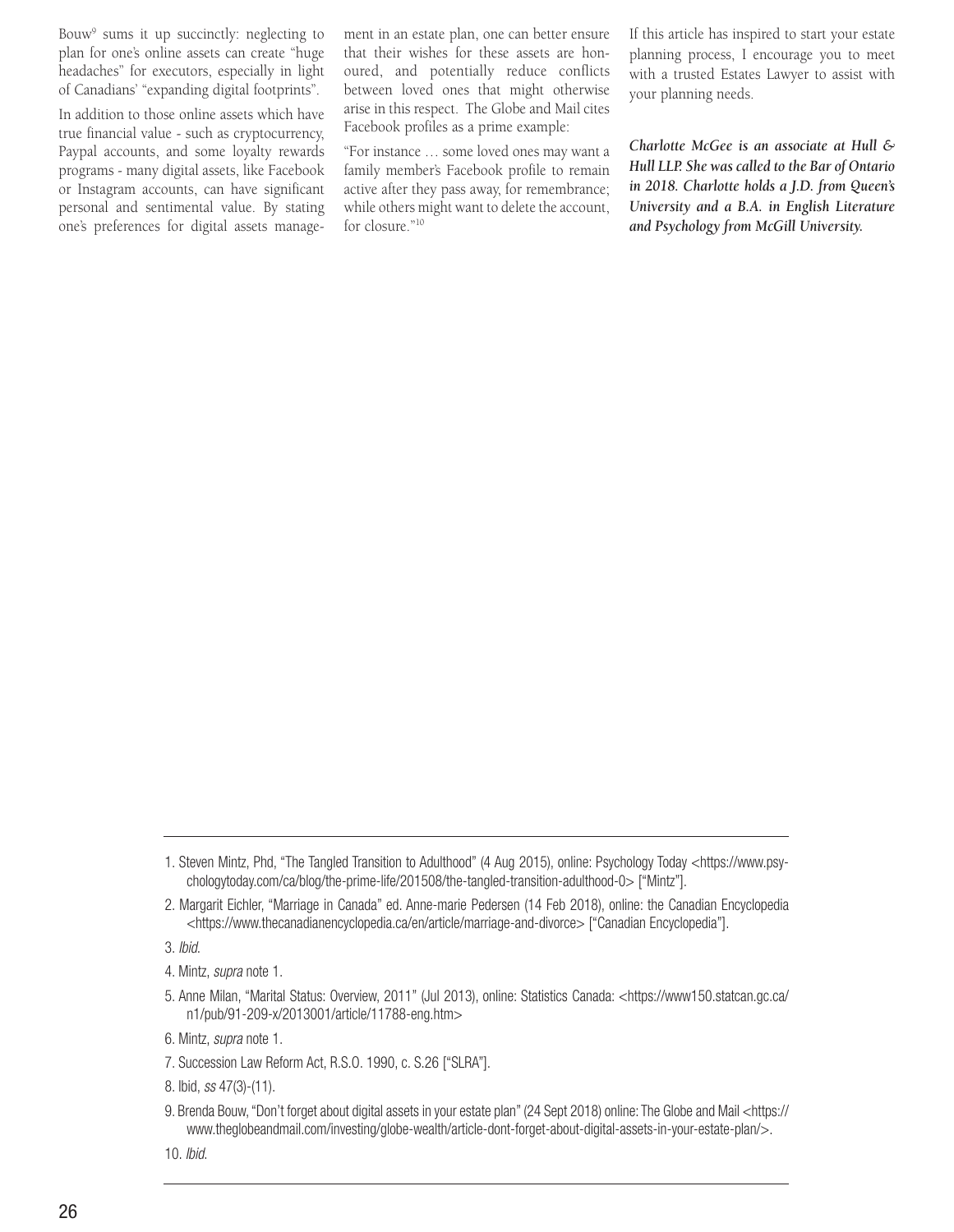## **PROFILE**



*Carson and Grace*

### Carson's life with Grace

Carson has<br>a year and<br>mother, Jea<br>has had on Carson has been with his Autism Support Dog, Grace, for more than a year and the changes in his life have been incredible. Carson's mother, Jeannine would like to share some of the impact that Grace has had on her son and her family.

We heard about BC & Alberta Guide Dogs and their Autism Support Dog program at a support group after another mom described the benefits a dog had for her son. Now that we have Grace, we cannot imagine life without her. She has changed our world in more ways than you can imagine

Before life with Grace, Carson was five years old and still in diapers. But for some reason, a month after Grace joined our family, Carson decided he was ready to try using the toilet – and is now diaper-free!

 We live in an area with lots of parks and fields, but, sadly, Carson could not walk to them without tripping or bolting into traffic. He also did not have the muscle tone to walk, even though it was five minutes from our house. The therapists suggested I start looking into an adult wheelchair or stroller for him.

But again, Grace changed our world. As soon as he was attached to Grace, he began walking at such a calm and steady pace and the tripping stopped. Now he walks everywhere multiple times a day. Carson not only walks to the close park but walks to the bigger parks farther away, and loves it!

 Before Grace, Carson could not sleep. Numerous times a week, he would only be able to sleep for about three to four hours a day. The therapists and doctors felt he was just so overwhelmed with life and his surroundings that he could not settle enough to sleep. We tried different medications, but they always left him groggy and it would take such a strong amount to work. Now, as a result of walking with Grace-- and her gift of calmness -- Carson has been sleeping a solid eight to nine hours a night!

Carson and Grace are always together. We have three floors in our house, and they are always on the same floor. If Carson goes to another level or is leaving to go outside, he says "Come on Grace!" He is also speaking more and taking ownership of helping Grace, which makes him even more independent. He is now able to attend school with her full time!

 Grace has brought such peace and fun into our lives. Grace and I like to go to the dog parks and on hikes together. She loves being with the other dogs and it has become one of my favourite times of the day.

We thank her puppy raisers for doing such an amazing job! We know it was a major commitment to raise Grace and that BC & Alberta Guide Dogs do a lot to make the public aware about the expectations and the "rights" of Grace being in public places. Thank you!

 An Autism Support Dog helps open the door to greater access, inclusion and overall quality of life for a child with autism and their family. To the parent of a child with autism, an Autism Support Dog means increased safety, security and support, and the ability to do simple things with their child like going to the supermarket, the mall or the park.

BC & Alberta Guide Dogs provide Autism Support Dogs, Guide Dogs, and PTSD Service Dogs -- along with training and aftercare support -- at no cost to families for the working life of the dog, which is typically eight years. With each certified dog costing \$35,000.00, this means that BC & Alberta Guide Dogs relies on donations to provide these essential services.

Your support can make a difference in someone's life for years to come. To learn more about how you can help provide life-changing Guide and Service Dogs to those in need, or to read more stories like Carson's, please visit the BC & Alberta Guide Dogs website at www. bcandalbertaguidedogs.com.

BC & Alberta Guide Dogs is a registered charity that breeds, raises and professionally trains Guide Dogs for individuals who are blind or visually-impaired, Autism Support Dogs for children ages 3-10 with moderate to profound autism and their families, and PTSD Service Dogs for military and RCMP veterans living with Post-Traumatic Stress.

*Submitted by BC & Alberta Guide Dogs*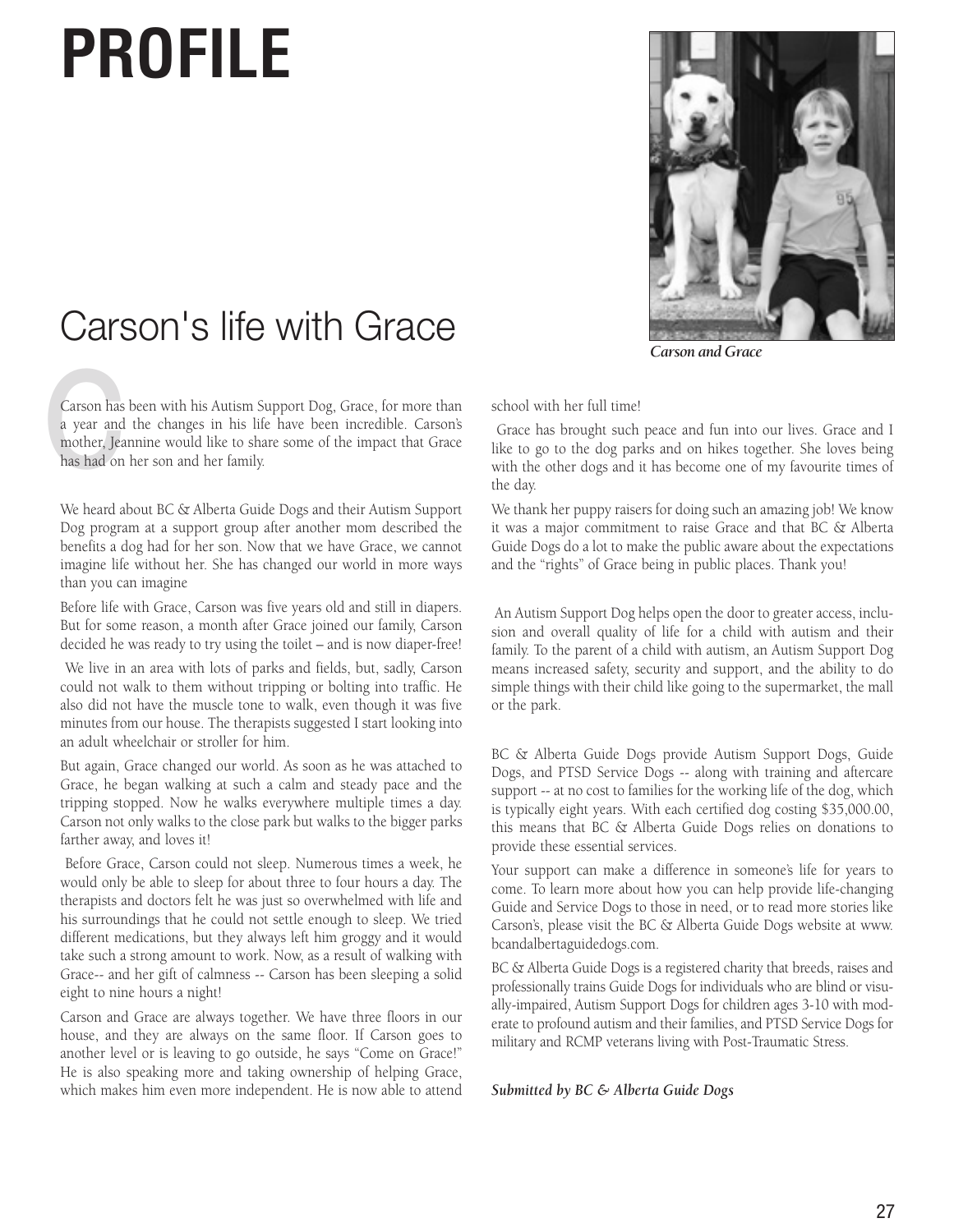## **OPINION**

### Innovation in the Social Good Sector

The 201<br>found 1<br>Canada<sup>3</sup><br>times fa The 2018 Giving Report by CanadaHelps found that between 2006 and 2016, Canada's population grew at a rate three times faster than the size of donations over the same period. This also reflects fewer donors, with just one in five Canadian tax-filers making donations in 2016, down from one in four in 2006.

In partnership with Imagine Canada, the Rideau Hall Foundation sponsored Thirty Years of Giving in Canada, a landmark study that mapped donations and giving patterns in Canada from 1985 to 2014. It produced three important findings:

First, Canada's charities and non-profits are too dependent on aging donors: People aged 50 and over now account for three quarters of all donations, while those 70 and older make up 30 percent. Second, the long-term viability of the charitable sector in our country will require an increase in donation rates among younger Canadians. Finally, in the absence of better youth engagement, the effectiveness of the charitable sector will be severely restricted. There are several forces at work in changing giving behaviour, including disruptive technology, demographic changes, and cultural shifts. Increasingly, donors are influenced by their peers and are less incentivized by a tax receipt.

The most recent Global Trends in Giving report from the Public Interest Registry reveals that 41 percent of donors worldwide have given to crowdfunding campaigns that benefit individuals, nearly half (44 percent) for expenses related to medical treatments and family emergencies. At the same time, social media is now the leading communications tool that inspires giving. For example, 18 percent of donors have given through Facebook fundraising tools and 88 percent say they will likely to do so again. Of most concern to charities, it appears that a significant percentage of donors through crowdfunding believe that they donate less money to traditional charities as a result. All these numbers lead to an inescapable conclusion: Many young donors no longer see any lines separating charitable giving and other forms of giving. To them, giving is simply that giving. And as the months and years pass, the informal, flexible and increasingly innovative ways of giving—the ways that appeal to them most—has the potential to squeeze out traditional charitable giving and put charitable programs at risk if they fail to adapt. Faced with this reality, we need innovation in our country's charitable sector like never before.

Why should we care about the survival and success of the charitable sector? Healthy charities in Canada are important for all Canadians, and we're unlikely to truly understand the social and economic gaps left by failed charities until it is too late. These organizations reflect the increasing diversity of our country; they engender greater inclusion in all aspects of Canadian life; they fill gaps in the health and welfare of people and communities that our governments are



*Teresa Marques* Rideau Hall Foundation



*Marina Glogovac* CanadaHelps

slow or unwilling to close; and they can spur transformational innovation by injecting seed capital into novel research in a manner that traditional funding mechanisms do not often allow for. The critical role charities play has always required innovative approaches to problem solving. In their recent book Ingenious, David Johnston, Rideau Hall Foundation chair and Canada's 28th Governor General, and Tom Jenkins, former CEO of OpenText, focus on this country's most influential innovations.

Breakfast for Learning is one example. Set up in Toronto in 1992, the non-profit program was the world's first to help schools make sure kids get the nutritious breakfasts and lunches they need to fuel their minds for learning. It grew quickly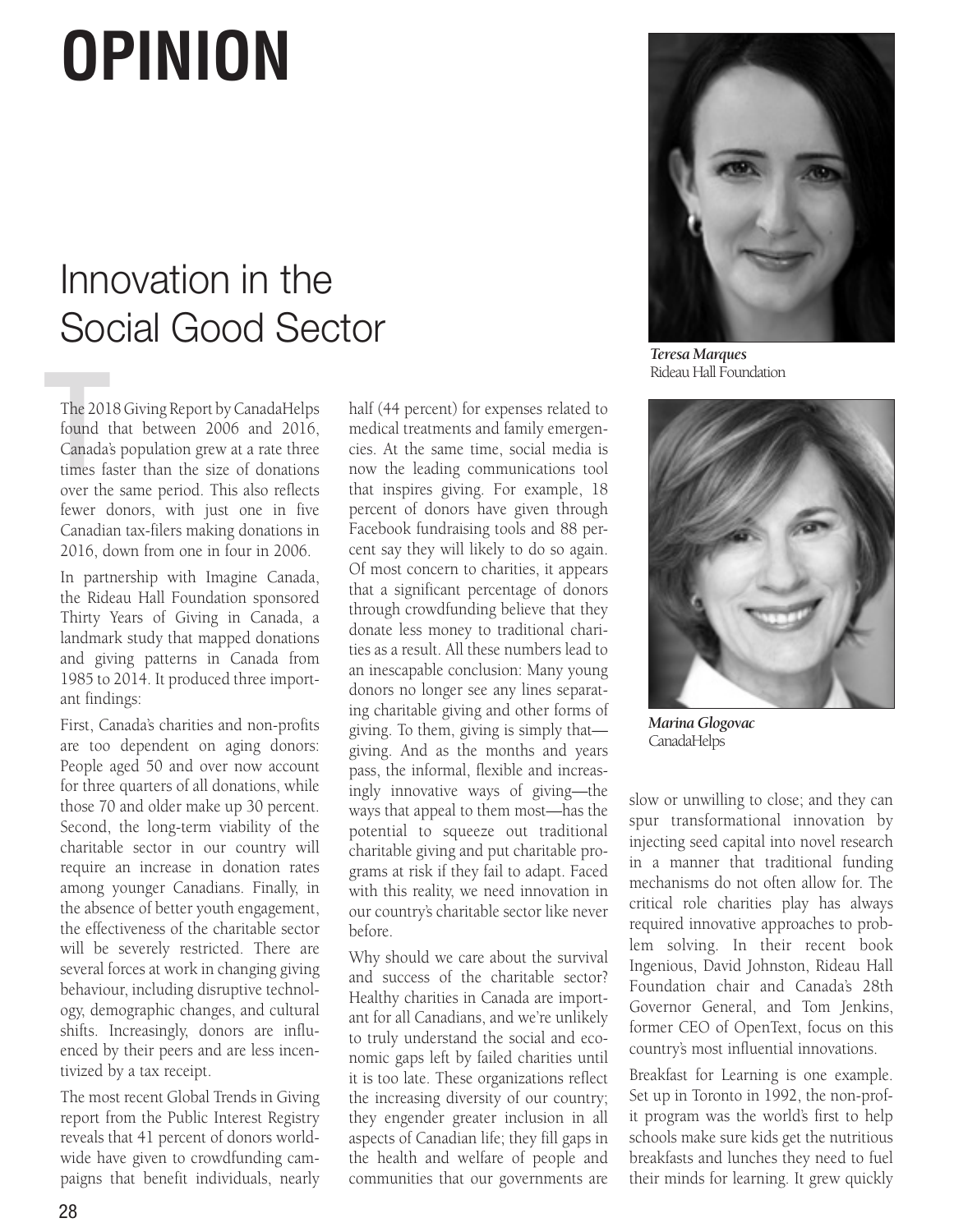to include some 1,600 schools across Canada, serving 600 million meals to almost four million young students. As Johnston and Jenkins make clear, Breakfast for Learning is a resounding demonstration of the role schools play not only to instruct, but also to equip students with the basic physical capacity to learn. Understanding that the path to learning runs through the stomach, and then acting on that knowledge, is innovation.

So how should charitable organizations change? There's no question that the charitable sector must innovate to succeed. The need for innovation is not in the way charities attack societal issues, however, but rather in the way they adapt to survive and thrive amid the exponential rate of digital and cultural change we're currently experiencing. While they should keep looking to innovate in ways such as Breakfast for Learning did, that kind of innovation alone is not enough. Organizations should themselves embrace innovation in how they work and how they are sustained: they should become more adept at explaining the societal value of their services or cause to young Canadians; they need to find ways to be more transparent, earn higher levels of trust, and build long-term donor loyalty. They also must also truly embrace digital transformation. Technology is propelling innovation, disruption, and a rapid pace of change, but digital transformation is much more. It's not about simply adopting technology into organizational processes-such as creating a website, having an online donation form, or investing in new fundraising methods. Real transformation will require looking beyond just fundraising and instead developing a wholesale digital transformation strategy. This will require a mindset shift both within charitable organizations and by those who support them in the public and private sectors. Digital transformation is a holistic approach to integrating digital strategy and digital technologies into an overall organization. It is strategic and intentional change, enabled by technology but successful only through strong leadership, a learning orientation, cultural alignment, and innovation. Digital transformation is all-encompassing. Charities must think about their human resources and organizational strategies: what are their processes for a digital world, and how can they hire people with the right digital skills and mindset? They must think about their technology infrastructure and connectedness. They must have a content strategy to think about what their story is and how they are telling it, a social business strategy, and a channel strategy to ensure they are where their donors are.

Charities must develop data strategies, determine what they must collect and store, reconsider what questions they're asking, and identify their key performance indicators. The process will involve leveraging technologies and their impact on potential donors in a strategic (not reactive) way. For this change to be successful, it must also be sustainable. Transformation that's sustainable stems from the genuine makeup of an organiza-

tion. The change in any charity must be faithful to its mission and vision; it must reflect an accurate understanding of the competitive landscape; it must take into consideration the needs of partners; and it must be based on a thorough review of organizational assets, gaps and competencies. Above all, change must deliver increasing value to contributors and beneficiaries, and to Canadians who neither give nor receive directly.

Transformation comes from leadership, and it is both ambiguous and messy. The statistics show that most digital transformations within all sectors fail, and success will be even more challenging in the traditionally risk-averse charitable sector. Success will require funder and board support, and agreement that charities need to invest in themselves. It requires courage and determination, embracing an innovation mindset, and cultivating a willingness to fail.

Healthy charities are important for everyone because they fill gaps, build on success, and include the excluded. But the status quo is a death knell for Canada's charities. Our country's charitable sector is at risk and only wholesale rethinking and reform will do. Canadian charities and non-profits have long shown that they can be innovators when it comes to tackling problems with limited resources. That spirit of ingenuity is needed now more than ever.

#### *Teresa Marques is President and CEO of the Rideau Hall Foundation.*

*Marina Glogovac is President and CEO of CanadaHelps.*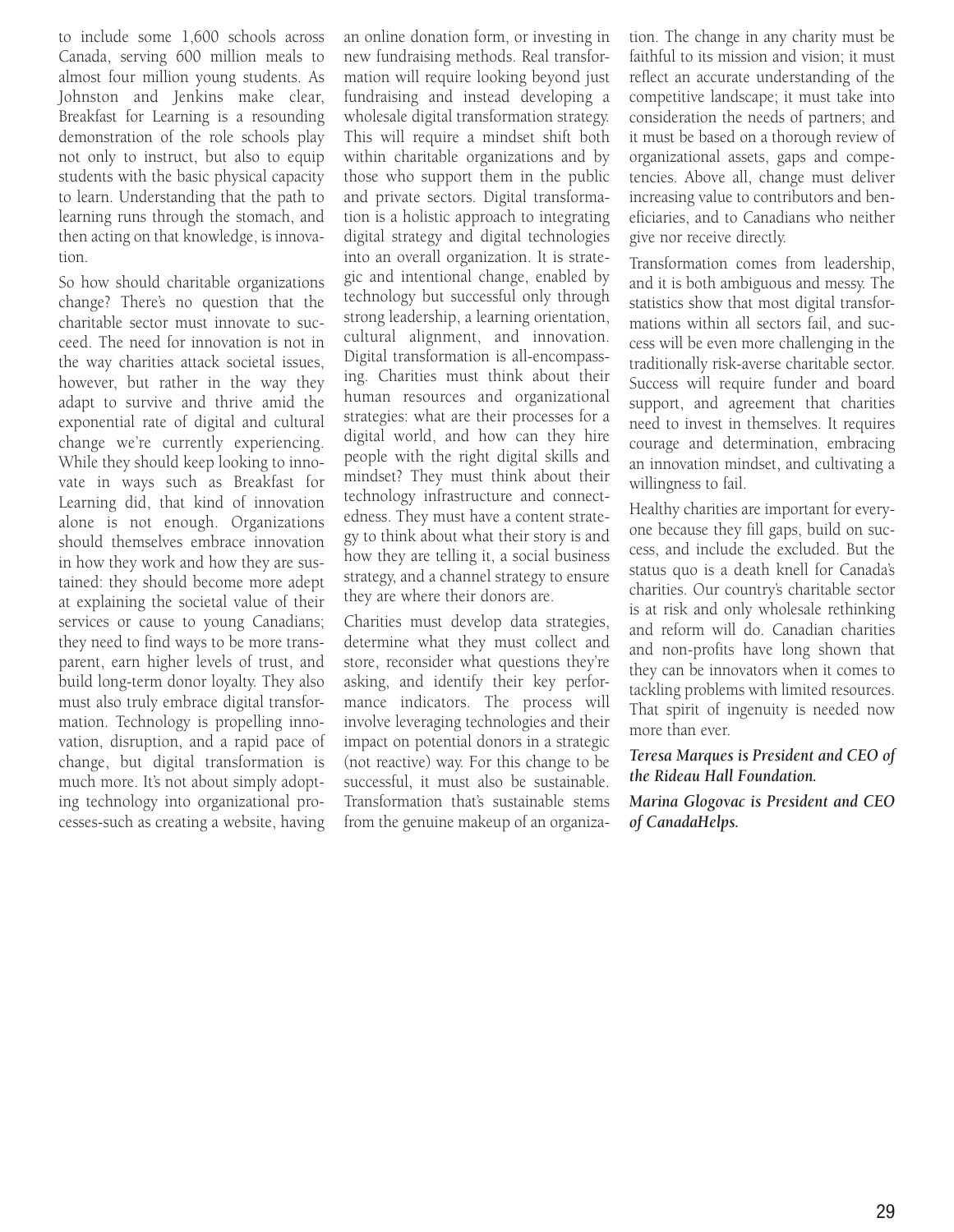## **PROFILE**

### Naming a charity a beneficiary of RRSP

Being surre<br>lives of Jol<br>very differe<br>similar exp<br>environme Being surrounded by wildlife and nature played a pivotal role in the lives of John Bargman and Ena Spalding. Despite being from two very different continents, Ena and John both grew up having very similar experiences and share a deep connection to their natural environments.

Ena was raised on a farm in Scotland, and nature played a huge part in her life. In her early years she had the opportunity to connect with nature and she developed a curiosity about plants and animals. These early experiences eventually led Ena to volunteer with the Scottish Wildlife Trust. She then went on to volunteer and work as an interpretive naturalist in parks and other protected areas for environmental organizations in Norway, Texas, and finally in Alberta as a Nature Conservancy of Canada (NCC) volunteer.

John was born in Uganda and lived there as well as in Kenya and Tanzania. Growing up in Africa, he was surrounded by abundant and varied wildlife. A frequent visitor to the national parks, John became quite knowledgeable about east African mammals. After moving to Scotland, he became an avid birdwatcher and photographer. Capturing nature, wild spaces and animals has been John's life-long passion.

The couple met in Scotland and — years later — made the decision to move to Canada, where they would be inspired by the many opportunities to spend time in the great outdoors, year-round. "Being outdoors in natural and wild places not only rejuvenates and inspires me, I cannot live joyfully without it," says Ena.

Ena and John are both passionate about nature and believe that protecting and conserving a diversity of habitats is essential for the survival of healthy populations of wildlife and native plants. Conserving Canada's natural spaces is extremely important to John and Ena, which is why they heartily support the Nature Conservancy of



*Ena Spalding and John Bargman* Photo credit: Pam Jenks

Canada. "We believe in NCC's goal to conserve and protect lands that provide habitats to hundreds of species, including species at risk. We love that we can be a part of creating this high-impact and lasting legacy."

In 2015, John and Ena attended an NCC estate and tax planning session. The information gleaned at the session motivated them to rethink their plans and to further look in to giving strategies that would offset their estate taxes. They chose to include specific bequests to several organizations, of which NCC is the major beneficiary. Their giving includes naming NCC as a beneficiary of a percentage of their RRSPs, which provides Ena and John's estate with tax credits that will divert more money toward the people and causes they love.

"The RRSP option is very attractive because it will decrease taxes on your estate, and it was so easy to do," says John. "It doesn't mean any changes to your will. You just complete a simple form from the bank that holds your RRSP. It takes less than a minute to do!"

"We feel confident that our legacy gifts will add to what NCC can accomplish in the future to protect natural areas across Canada, where flora and fauna can flourish, and people can visit, enjoy and learn," says Ena.

The future of Canada's natural areas is at the core of John and Ena's involvement as NCC volunteers, getting their 'hands dirty' by removing invasive plants or looking for species at risk. "We feel very lucky that our early lives enabled us to be outdoors and experience the rewards of the natural world," says John. "We'd like to pass that on to future generations, knowing that only through enjoying and valuing wild and natural areas will young people want to protect them."

#### *Submitted by Nature Conservancy of Canada*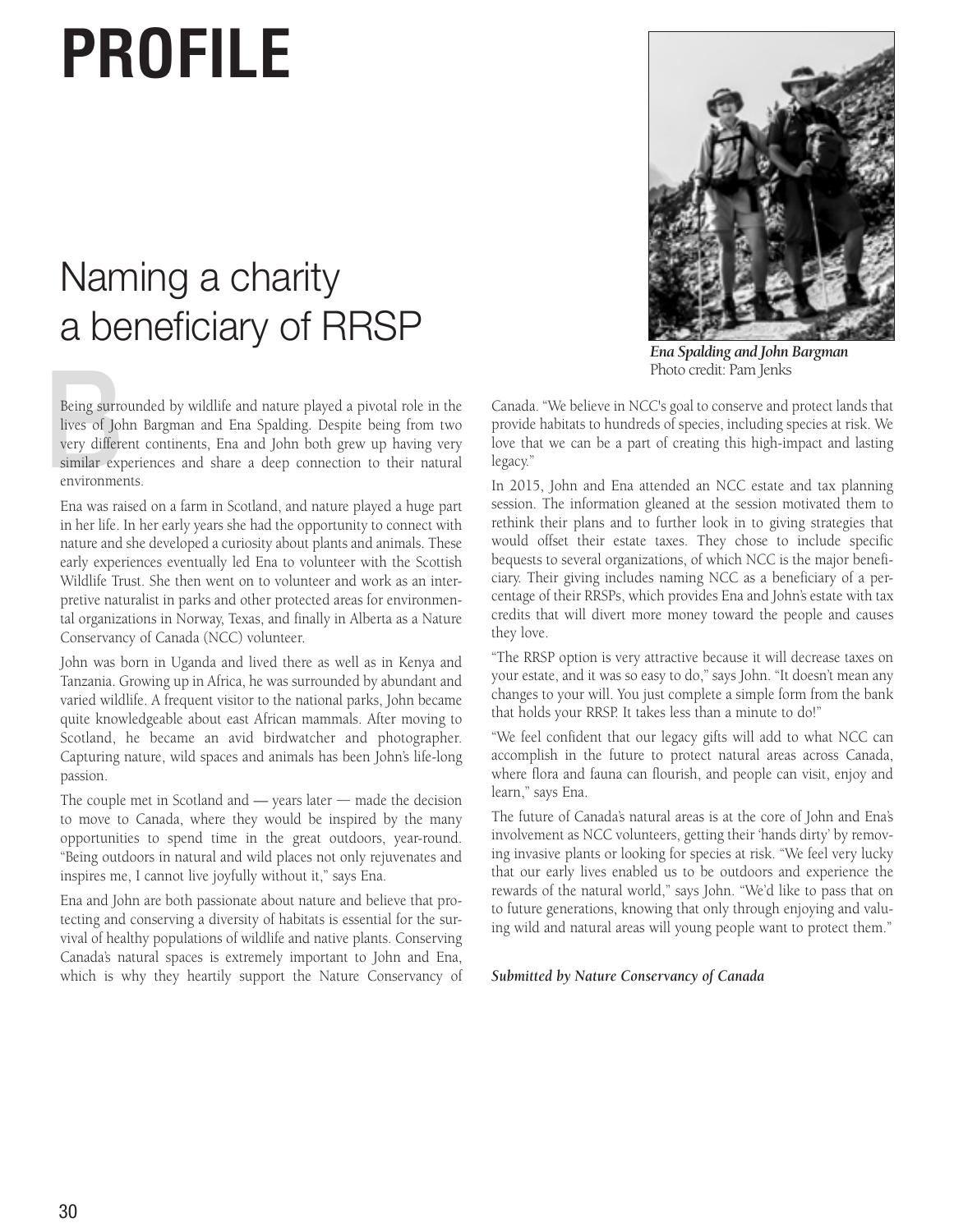## **ESTATE DISTRIBUTION**

### When is "old enough"?

I c<br>Wi<br>the<br>a t<br>rec I often meet with clients who wish to have Wills prepared which provide for trusts for their children. After explaining the nature of a testamentary trust to the clients, I typically recommend that they select a set age that the child is to receive the capital (or the remainder thereof) of his or her trust, with perhaps additional set ages for partial distributions. [1] In the vast majority of these meetings, I am inevitably asked some variation of, "What do people normally do?" with respect to choosing an age.

As with nearly all elements of an estate plan, there is no "normal". Instead, I recommend that clients consider the following:

#### *1. The maturity of the child.*

To a certain extent, the ability to gauge the maturity of a child will largely depend on the current age of the child – it is much easier, for example, to determine the majority level of a 22-year-old than that of a five-year-old.

That said, there are considerations beyond the numerical age of the child that should be taken into account. How does the child currently handle responsibility? Are they generally able to meet their financial obligations, and make wise decisions with respect to money? Are they reliable?

When in doubt (or when a child is too young to make an determination), selecting a higher age for distributions, with flexibility granted to the trustees to make early distributions, is a preferred strategy to setting too young of an age and having an estate distributed before a child is ready to handle the responsibility that comes with the assets.

The client may also wish to provide a small amount of capital of the trust (1/10 or 1/4, for example), to be paid out at an earlier age, to

give the child an opportunity to learn and make mistakes with money, before receiving the entirety of his or her inheritance.

#### *2. The value of the assets held in trust.*

The general logic of this consideration is that the greater the value that is held in trust, the older the child should be before it is distributed. This is not, however, a hard-and-fast rule: a mature 25-year-old may be better equipped to handle several million dollars than an immature 30-year-old is with several hundred thousand dollars.

I find it helpful for clients to do a quick calculation of how much their estate would be worth in today's dollars, taking into account all relevant assets (including any insurance proceeds that may be held on the same trust terms for a child), and then dividing this amount by the number of children they have. This often puts things into perspective – more often than not, there is more money to be set aside for a child than the client realizes.

#### *3. The longevity of the trust.*

The above considerations should be balanced with the cost and administrative burden of holding a trust for an extended period of time. For example, if a client wishes to include a trust that is held until age 50 for a child who is currently four, there is the potential for a trust that is held for 40+ years. This is a long time for a trustee to have to make investment decisions, report to the beneficiary, and file annual tax returns. In addition, testamentary trusts are subject to a deemed disposition every 21-years.[2] Finally, clients will need to consider alternate or replacement trustees, as their named trustees could pass away or otherwise no longer



*Emily Hubling* Fasken

wish to act by the time the trust reaches its later years.

None of these points necessarily mean that the client should choose a different age. As with point 1 above, it may make sense, taking into consideration the maturity of the child, and the value of the potential distribution, to select a higher age, but allow for earlier distributions at the discretion of the trustees. However, the client needs to be aware of what it truly means to include a long-term trust in his or her Will.

One other consideration – when discussing the above points, I sometimes find it helpful to ask the client to reflect on his or her own life: at what age could he or she have handled an inheritance? It can help the client transform their understanding from a hypothetical discussion about when their currently-young child will inherit, to a real consideration of what it means to be a certain age and what the average person can handle.

*Emily Hubling is an associate in the Trusts, Wills, Estates and Charities group at Fasken.* 

*This article first appeared on allaboutestates.ca* 

[1] There may be situations where a lifetime trust is appropriate – for example, a Henson trust, a trust for protection against claims of creditors, or where a client wishes to ensure capital remains for the benefit of the next generation (grandchildren).

[2] With limited exceptions, such as a spousal trust.